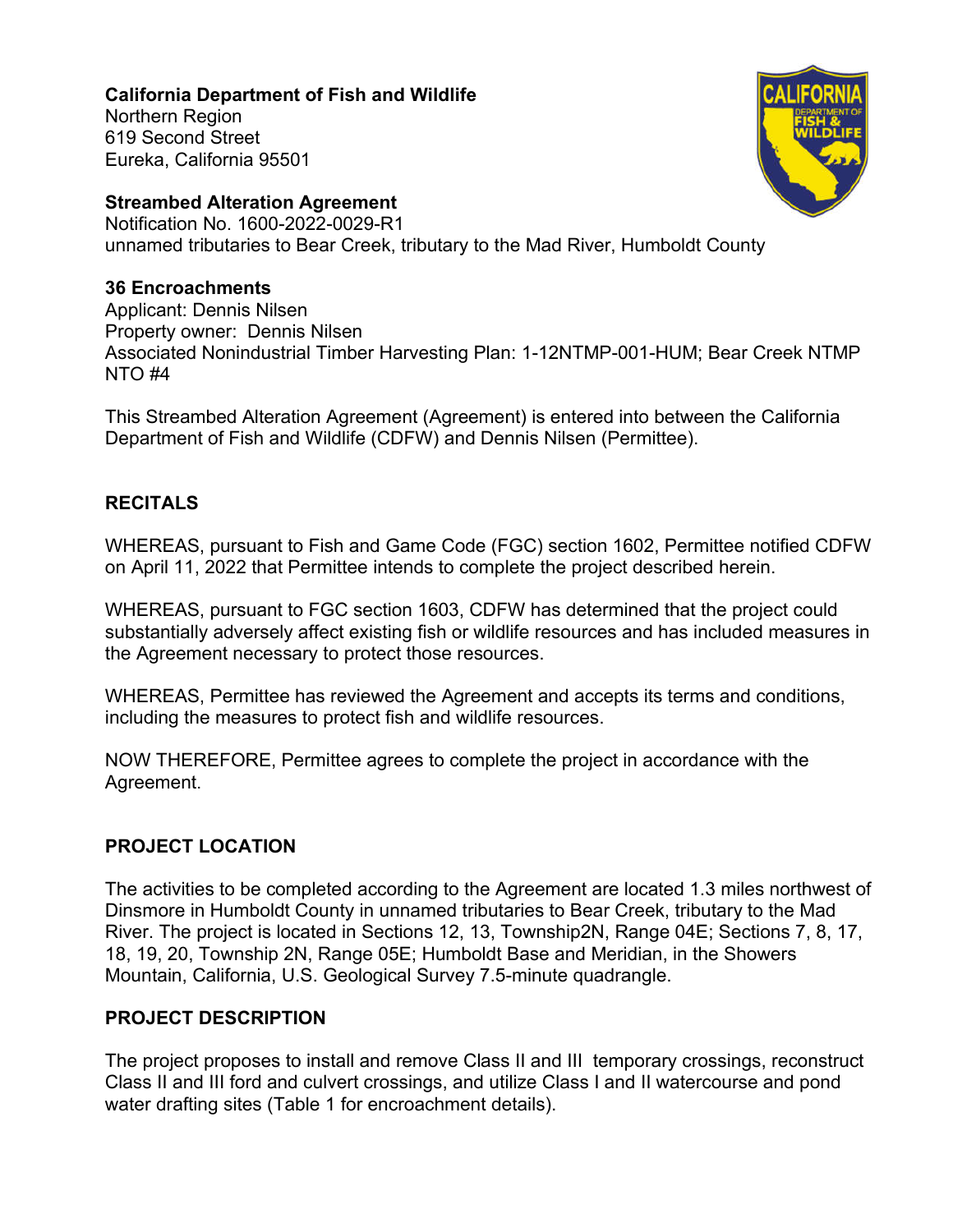**Table 1**: Streambed Alteration Agreement 1600-2022-0029-R1 encroachment details for 1- 12NTMP-001-HUM "Bear Creek NTMP NTO #4".

|                  | <b>Watercourse</b> |                                            | <b>Minimum culvert size</b> |
|------------------|--------------------|--------------------------------------------|-----------------------------|
| <b>Map Point</b> | classification     | <b>Encroachment description</b>            | (in)                        |
| 14               | $\mathbf{II}$      | <b>Direct or Tank Water Drafting</b>       | <b>NA</b>                   |
| 50               | III                | Maintain or Replace Culvert Xing           | 30                          |
| 77               | III                | <b>Replace Culvert Xing</b>                | 24                          |
| 78               | III                | <b>Replace Culvert Xing</b>                | 30                          |
| 79               | $\mathbf{II}$      | <b>Replace Culvert Xing</b>                | 36                          |
| 81               | III                | <b>Replace Culvert Xing</b>                | 36                          |
| 82               | III                | <b>Replace Culvert Xing</b>                | 36                          |
| 85               | $\mathbf{II}$      | <b>Install Rock Ford Xing</b>              | <b>NA</b>                   |
| 86               | III                | <b>Replace Culvert Xing</b>                | 30                          |
| 242              | III                | <b>NA</b><br><b>Temporary Xing</b>         |                             |
| 243              | III                | <b>NA</b><br><b>Install Rock Ford Xing</b> |                             |
| 244              | $\mathbf{I}$       | <b>Spittler Xing</b>                       | 18                          |
| 250              | $\mathbf{II}$      | 30<br><b>Culvert Maintenance</b>           |                             |
| 265              | III                | 18<br><b>Culvert Xing Installation</b>     |                             |
| 270              | III                | <b>Replace Culvert Xing</b>                | 42                          |
| 271              | $\mathbf{I}$       | 36<br><b>Replace Culvert Xing</b>          |                             |
| 272              | III                | <b>Culvert Maintenance</b>                 | 30                          |
| 273              | III                | 18<br><b>Culvert Xing Installation</b>     |                             |
| 274              | III                | <b>Install Rock Ford Xing</b>              | <b>NA</b>                   |
| 275              | III                | <b>Culvert Xing Installation</b>           | 18                          |
| 278              | III                | <b>Culvert Xing Installation</b>           | 18                          |
| 282              | $\mathbf{I}$       | <b>Culvert Xing Installation</b>           | 36                          |
| 284              | $\mathbf{II}$      | <b>Culvert Xing Installation</b>           | 48                          |
| 285              | III                | <b>Vented Ford Installation</b>            | 18                          |
| 286              | $\mathbf{II}$      | <b>Vented Ford Installation</b>            | 24                          |
| 287              | $\mathbf{I}$       | Vented Ford Installation                   | 42                          |
| 288              | Ш                  | <b>Culvert Xing Installation</b>           | 18                          |
| 289              | Ш                  | Vented Ford Installation                   | 24                          |
| 291              | $\mathbf{II}$      | <b>Replace Culvert Xing</b>                | 36                          |
| 292              | Ш                  | <b>Culvert Xing Installation</b>           | 18                          |
| 294              | $\mathbf{II}$      | <b>Culvert Xing Installation</b>           | 36                          |
| 320              | Ш                  | <b>Temporary Xing</b>                      | <b>NA</b>                   |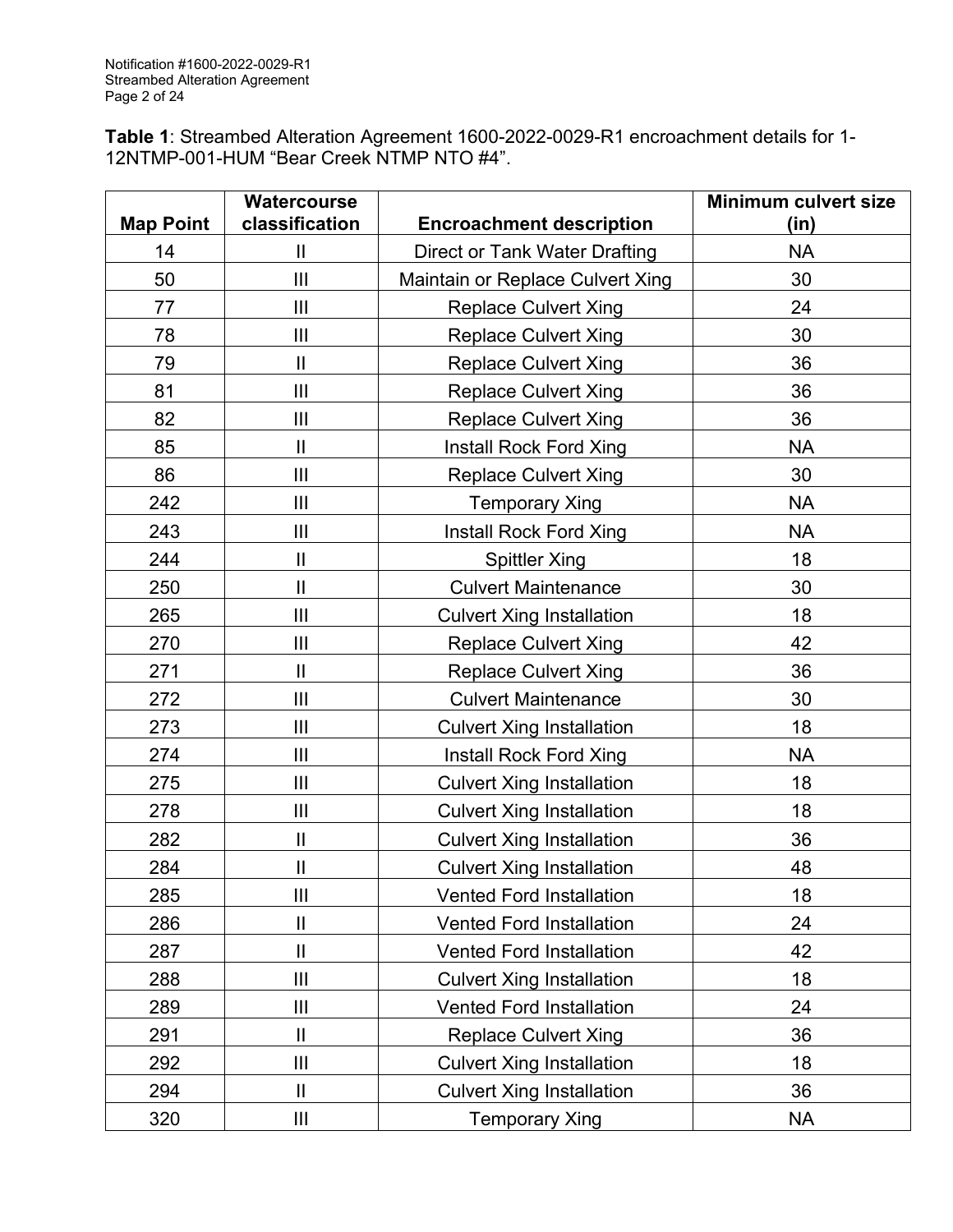**Table 1 (continued)**: Streambed Alteration Agreement 1600-2022-0029-R1 encroachment details for 1-12NTMP-001-HUM "Bear Creek NTMP NTO #4".

| <b>Map Point</b> | <b>Watercourse</b><br>classification | <b>Encroachment description</b> | <b>Minimum culvert size</b><br>(in) |
|------------------|--------------------------------------|---------------------------------|-------------------------------------|
| 321              | Ш                                    | Temporary Xing                  | <b>NA</b>                           |
| 322              | Ш                                    | <b>Temporary Xing</b>           | <b>NA</b>                           |
| 323              | Ш                                    | <b>Temporary Xing</b>           | <b>NA</b>                           |
| 324              |                                      | <b>Temporary Xing</b>           | ΝA                                  |

## **PROJECT IMPACTS**

Existing fish or wildlife resources the project could substantially adversely affect include: Chinook salmon (*Oncorhynchus tshawytscha*), coho salmon (*O. kisutch*), steelhead (*O. mykiss*), amphibians, reptiles, aquatic invertebrates, mammals, birds, and other aquatic and riparian species.

The adverse effects the project could have on the fish or wildlife resources identified above include direct and/or incidental take of species protected under the California Endangered Species Act, mortality contributing to local decline or extirpation of California species of special concern, impeded up- and/or down-stream migration of aquatic species, damage to spawning and/or rearing habitats and potential cumulative impacts.

# **MEASURES TO PROTECT FISH AND WILDLIFE RESOURCES**

## **1. ADMINISTRATIVE MEASURES**

Permittee shall meet each administrative requirement described below.

- 1.1 Documentation at Project Site: Permittee shall make the Agreement, any extensions and amendments to the Agreement, and all related notification materials and California Environmental Quality Act (CEQA) documents, readily available at the project site at all times and shall be presented to CDFW personnel, or personnel from another state, federal, or local agency upon request.
- 1.2 Providing Agreement to Persons at Project Site: Permittee shall provide copies of the Agreement and any extensions and amendments to the Agreement to all persons who will be working on the project at the project site on behalf of Permittee, including but not limited to contractors, subcontractors, inspectors, and monitors.
- 1.3 Notification of Conflicting Provisions: Permittee shall notify CDFW if Permittee determines or learns that a provision in the Agreement might conflict with a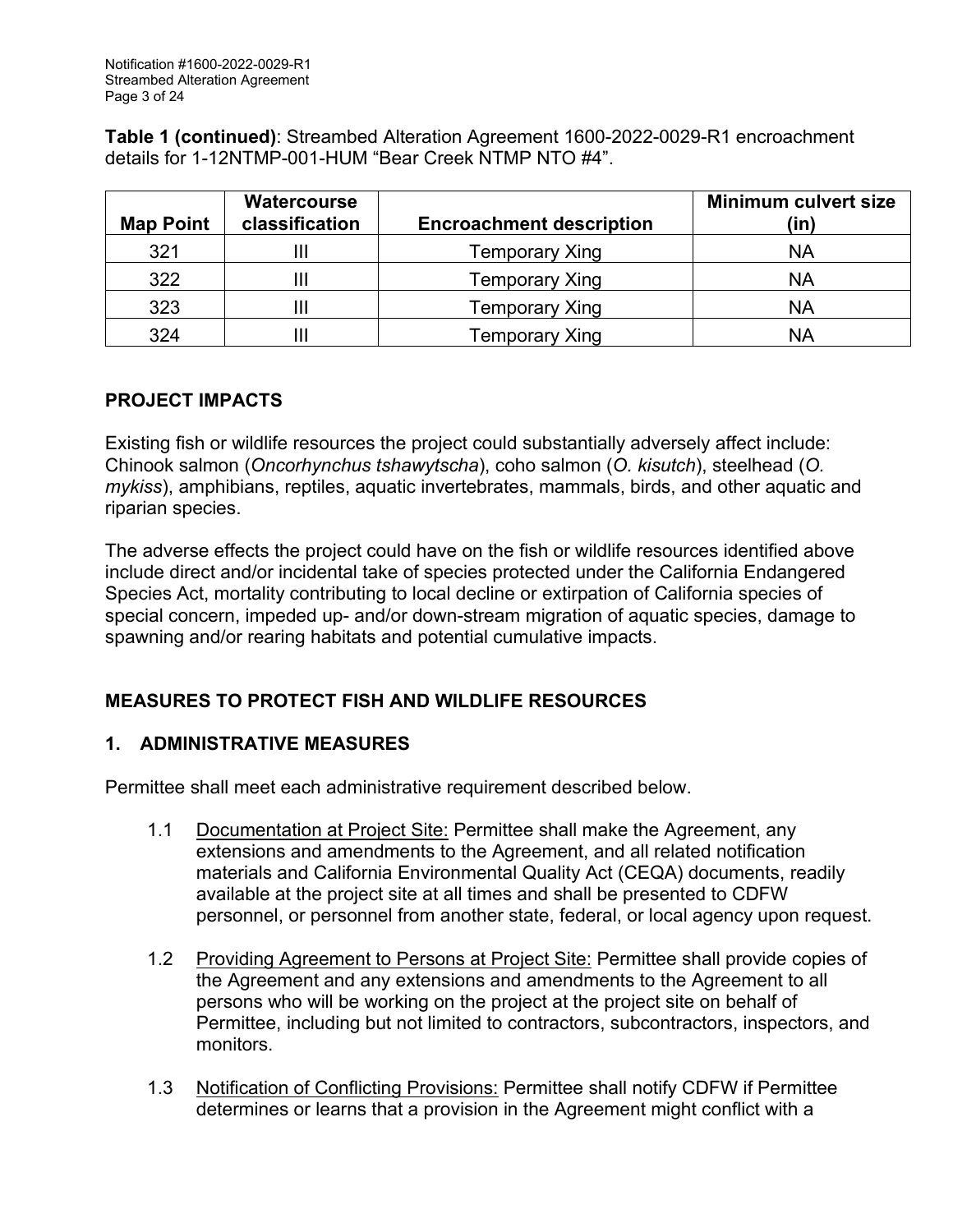provision imposed on the project by another local, state, or federal agency. In that event, CDFW shall contact Permittee to resolve any conflict.

- 1.4 Minor Language Changes. CDFW reserves the right to authorize minor language revisions to this Agreement provided both CDFW and the Responsible Party concur with minor language changes and both initial and date changes on the respective documents belonging to both the Responsible Party and CDFW.
- 1.5 Project Site Entry: Permittee agrees that CDFW personnel may enter the project site at any time to verify compliance with the Agreement.
- 1.6 Project Accordance: Except where otherwise stipulated in this Agreement, all work shall be in accordance with the project description submitted with Notification No. 1600-2022-0029-R1and1-12NTMP-001-HUM approved by CAL FIRE on 6/20/2012.
- 1.7 Amendment of Agreement into the Nonindustrial Timber Harvesting Plan (NTMP): Before any work covered by this Agreement is undertaken, this Agreement shall be amended into and made enforceable as part of the NTMP.
- 1.8 All Lake and Streambed Alteration Agreement (LSAA) notification, amendment, extension, and emergency forms can be found: https://www.wildlife.ca.gov/Conservation/LSA/Forms.

# **2. REPORTING AND NOTIFICATION MEASURES**

- 2.1 CDFW Reporting Location: All reports shall be sent by email to (nicholas.simpson@wildlife.ca.gov).
- 2.2 Notice of Beginning Work. The Permittee shall contact CDFW within the 7-day period preceding the beginning of work permitted by this Agreement. Information to be disclosed shall include Agreement number, (NTMP) number, and the anticipated start date.
- 2.3 Notice of Work Completion. The Permittee shall contact CDFW within thirty days of completion of the work permitted by this Agreement. Information to be disclosed shall include Agreement number and NTMP number.
- 2.4 Annual Water Drafting Logbooks: At the end of the year, all drafting logbooks shall be sent to Eureka CDFW via email or mail.
- 2.5 Water Drafting Reports: During all active Class I and/or Class II watercourse water drafting location operations, streamflow, and drafting rate measurements shall be collected at least every two weeks and provided to CDFW by email.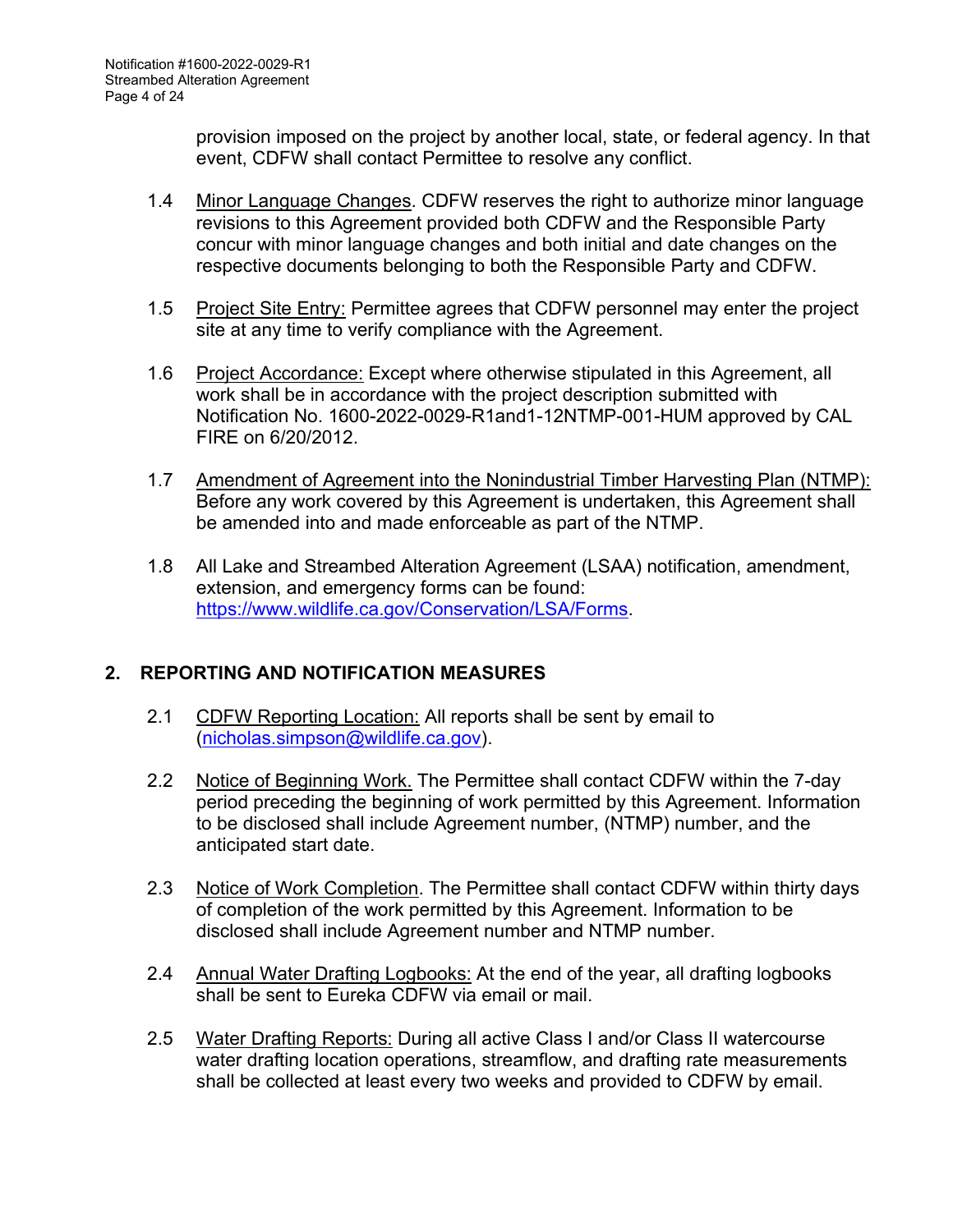2.6 Emergency Road Work: Permittee may remove obstructions and sediment at any time if the obstructions and sediment would reasonably be expected to cause substantial damage to resources or cause the facility to fail outside the time periods specified above. If heavy equipment is used, notify CDFW within 14 days after completing activity using the emergency work form (https://www.wildlife.ca.gov/Conservation/LSA/Forms).

# **AVOIDANCE AND MINIMIZATION MEASURES**

To avoid or minimize adverse impacts to fish and wildlife resources identified above, Permittee shall implement each measure listed below as outlined in Sections 3 through 10.

## **3. PROJECT TIMING**

- 3.1 Timing for Work on Class II and III Watercourses: Permittee shall conduct the following activities only during periods between June 1 and October 15: vegetation removal; bank stabilization; and maintenance, replacement, and installation of watercourse crossings. Temporary crossings installed during this time shall be removed prior to October 15.
- 3.2 Early and Late Season Work: The project may commence early between May 1 and May 31 or be extended late from October 15 to November 15, provided adherence to all conditions in this Agreement, and a-f below.
	- a) Permittee shall obtain written approval from CDFW prior to commencement of work activities.
	- b) Permittee shall complete any unfinished encroachment work, including erosion control measures, within 24 hours of CDFW directing the Responsible Party to do so.
	- c) Prior to any ground disturbing work at a project site, Permittee shall stockpile erosion control materials at the site. All bare mineral soil exposed in conjunction with crossing construction, deconstruction, maintenance, or repair, shall be treated for erosion immediately upon completion of work on the crossing, and prior to the onset of precipitation capable of generating runoff. Erosion control shall consist of packed slash or weed-free straw mulch in a mosaic of depths of  $\frac{1}{2}$  to 2 inches. If the site is seeded, a mix of native grasses common to the area shall be used, free from seeds of noxious or invasive weed species, and applied at a rate which will ensure establishment. No annual (Italian) ryegrass (*Lolium multiflorum*) shall be used.
	- d) Road construction leading directly into or out of a proposed stream crossing shall only be performed when soils are sufficiently dry so that sediment is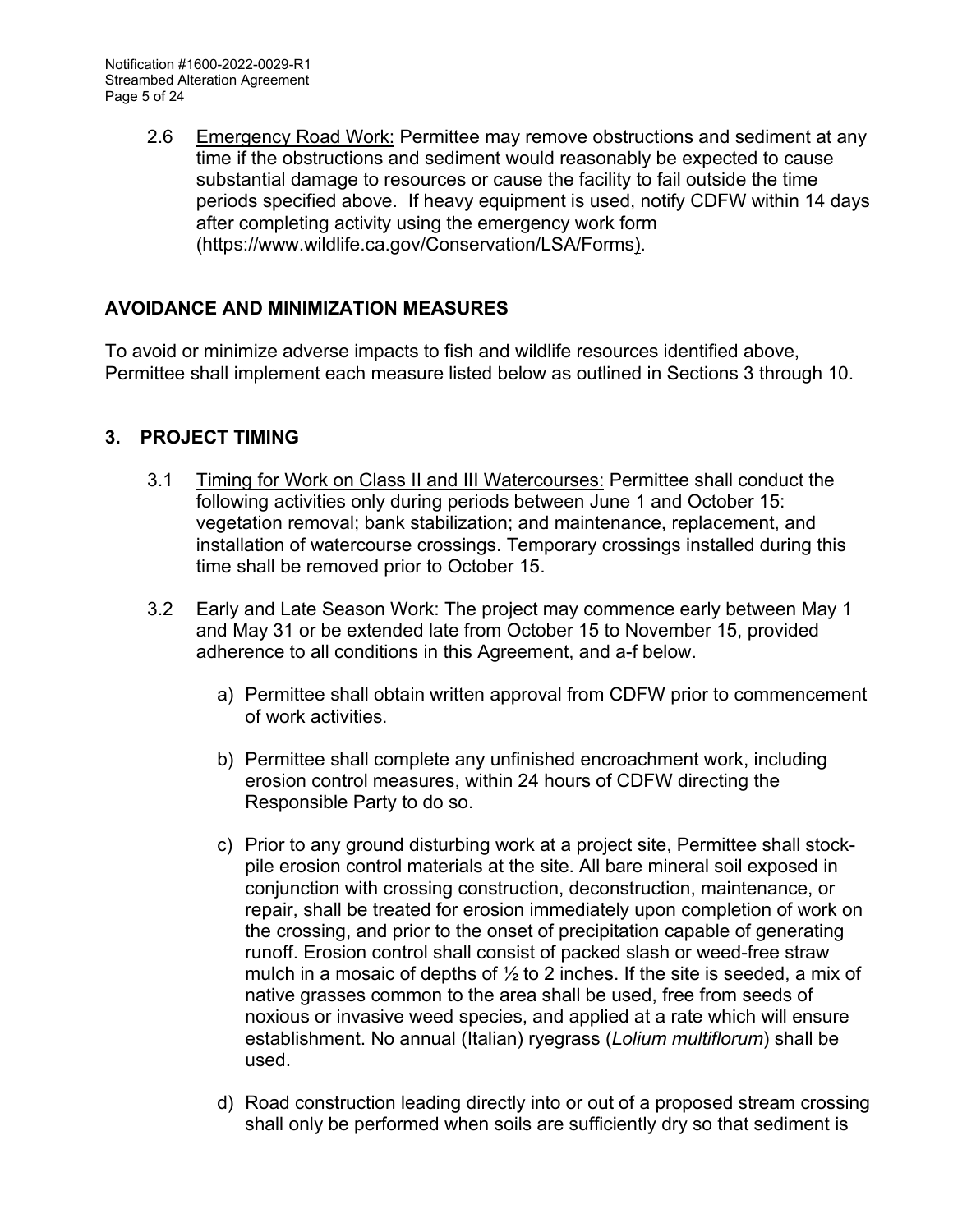not discharged into streams.

- e) All crossing installation or removal work at a given site shall be conducted in one day. If equipment breakdowns prevent completion of installation or removal in one day, work shall be completed in the shortest period feasible.
- f) When a 7-day National Weather Service forecast of rain includes a minimum of 5 consecutive days with any chance of precipitation, 3 consecutive days with a 30% or greater chance of precipitation, or 2 consecutive days of 50% or greater chance of precipitation, the Responsible Party shall finish work underway at encroachment and refrain from starting any new work at encroachment prior to the rain event.

## **4. INSPECTIONS AND REPAIR WORK**

- 4.1 Inspection Timing: All crossings appurtenant to proposed operations shall be inspected by Permittee at least once during the first spring following construction. The inspection shall ensure that crossings are functioning as designed, road approaches hydrologically disconnect the road prism from waters, and the fine sediment present on road approach surfaces is prevented from delivery to streams. Inspection results and follow-up repair measures shall be documented and provided to CDFW in the annual monitoring report.
- 4.2 Repair Work: Permittee shall perform routine repair work that prevents diversion of water from a stream or ditch or helps maintain a stable operating surface within 50 feet of a crossing (e.g., repairing inboard ditches, cross drains, waterbars, road surface and fill, unblocking of culverts) as soon as possible, regardless of the time of year. Forest floor discharge sites below the outlets of drainage facilities on all roads within the plan area and appurtenant to proposed operations shall be inspected for evidence of sediment delivery to streams. If evidence of sediment delivery is present, additional measures shall be undertaken to reduce the discharge of sediment from the site.
- 4.3 Emergency Road Work: Permittee may remove obstructions and sediment at any time if the obstructions and sediment would reasonably be expected to cause substantial damage to resources or cause the facility to fail outside the time periods specified above. If heavy equipment is used, notify CDFW within 14 days after completing activity using the emergency work form (https://www.wildlife.ca.gov/Conservation/LSA/Forms).

## **5. GENERAL CONDITIONS FOR ALL ENCROACHMENTS**

5.1 Equipment shall not operate in a Class I watercourse when water is present unless site specifically provided for in this Agreement. In Class II and/or Class III watercourses, equipment shall not operate in a flowing stream or wetted channel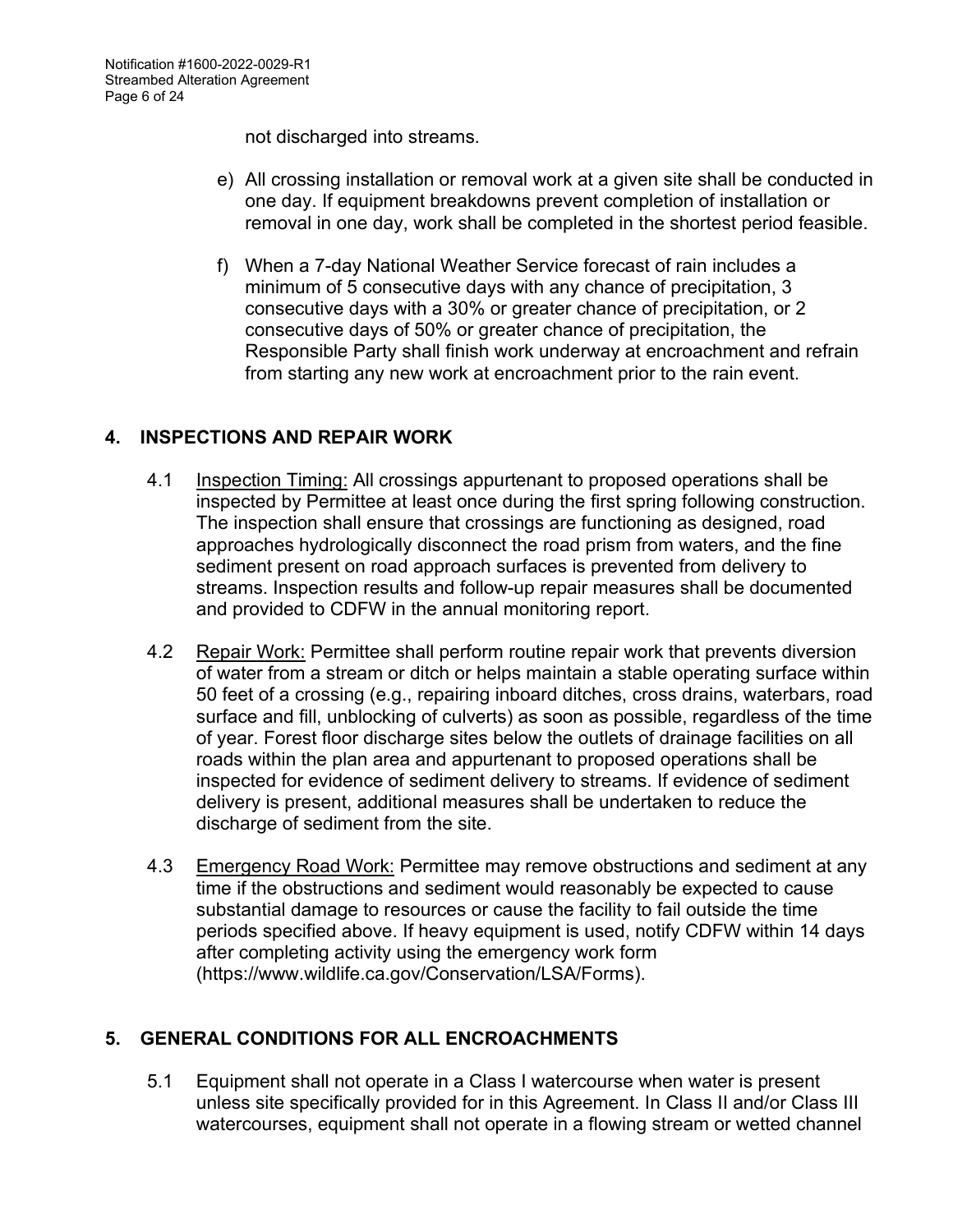except as may be necessary to construct and remove in-stream structures to catch and contain water (i.e., cofferdams) to divert stream flow and isolate the work site, or as otherwise specifically provided for in this Agreement.

- 5.2 Heavy equipment shall not enter, cross, or operate in a stream when surface water is present. If heavy equipment is approved by CDFW for use in the stream at a particular site, equipment shall be cleaned of materials deleterious to aquatic life including oil, grease, hydraulic fluid, soil, and other debris. Cleaning of equipment shall take place outside of the Watercourse and Lake Protection Zone (WLPZ) and prior to entering the water.
- 5.3 In Class II and III watercourses, where flowing water is present during operations:
	- a) Cofferdams shall be installed to divert stream flow, isolate, and dewater the work site, catch any sediment-laden water, and minimize sediment transport downstream. Cofferdams shall be constructed of non-polluting materials including sandbags, rock, and/or plastic tarps. Mineral soil shall not be used in the construction of cofferdams.
	- b) Flowing water shall be cleanly bypassed and/or prevented from entering the work area through pumping or gravity flow, and cleanly returned to the stream below the work area. Flow diversions shall be done in a manner that shall prevent pollution and/or siltation and provide flows to downstream reaches.
	- c) Permittee shall remove any turbid water and sediment present in the work area prior to restoring water flow through the project site and place them in a location where they cannot enter the Waters of the State.
- 5.4 No fill material shall be placed within a stream except as specified in this Agreement.
- 5.5 Adequate and effective erosion and siltation control measures shall be used to prevent sediment or turbid or silt-laden water from entering streams at all times. Where needed, Permittee shall use native vegetation or other treatments including jute netting, straw wattles, and geotextiles to protect and stabilize soils. Geotextiles, fiber rolls, and other erosion control treatments shall not contain plastic mesh netting.
- 5.6 All bare mineral soil outside of the stream channel and in the riparian area exposed in conjunction with road work and drafting activities shall be treated for erosion prior to the onset of precipitation capable of generating run-off or the end of the yearly work period, whichever comes first. Restoration shall include the seeding and mulching of all bare mineral soil with at least 2 to 4 inches straw mulch and native plants or regionally appropriate seeds, or sterile varieties or short-lived non-native annuals that are known not to persist or spread such as cereal cover crops [e.g. barley (*Hordeum vulgare*), buckwheat (*Fagopyron*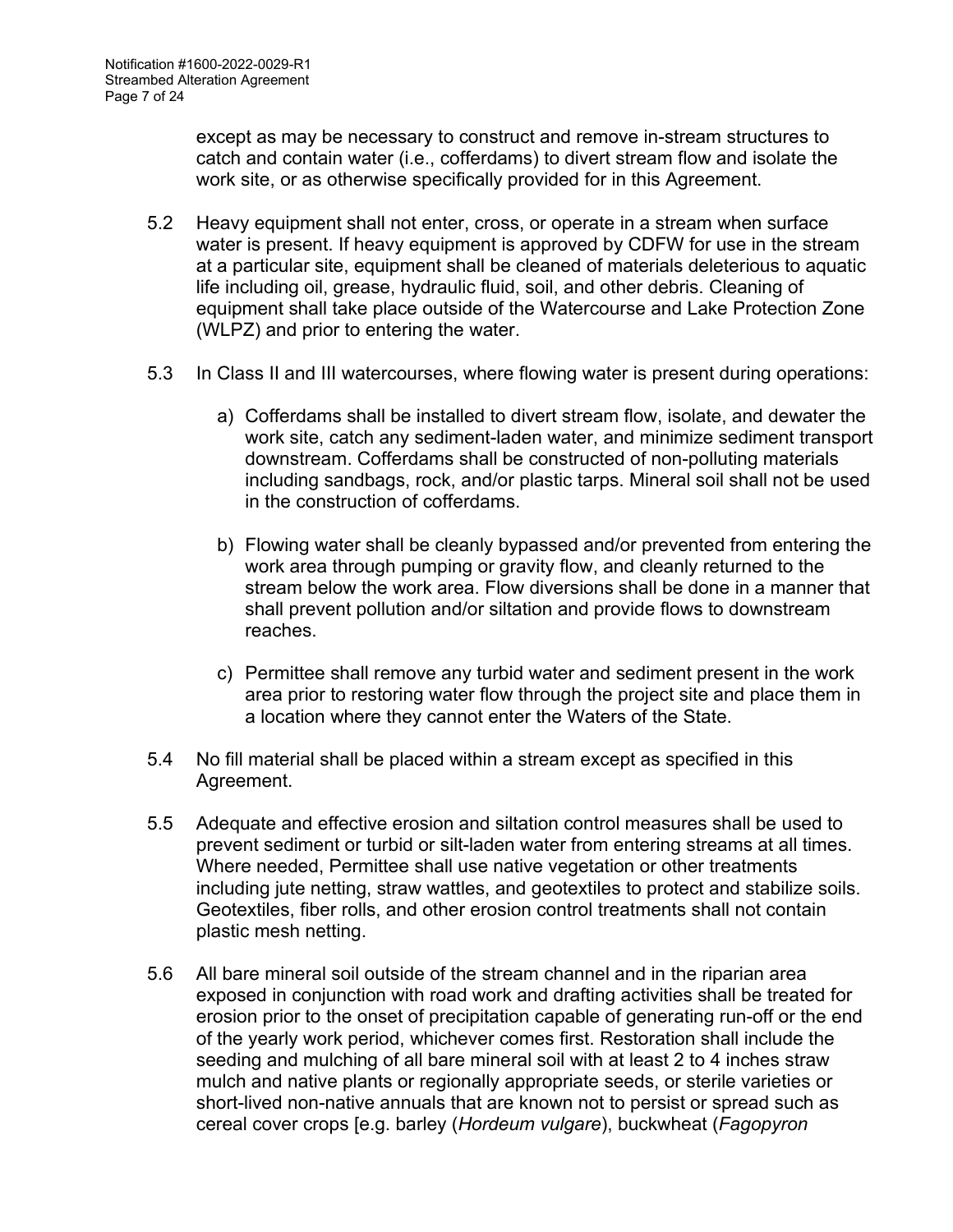*esculentum*), oats (*Avena sativa*), rye (*Secale cereale*), wheat (*Triticum aestivum*)] to avoid the propagation of non-native (invasive) plants and minimize competition with native vegetation. Annual (Italian) ryegrass (*Lolium multiflorum*) shall not be used.

- 5.7 Encroachments and associated approaches, structures, fills, and other exposed soils shall be armored as needed to protect the stream channel and banks from erosion. Armoring shall be comprised of rock riprap, large woody debris (LWD), or other non-polluting materials and shall be constructed to remain in place during periods of high flow events. When used on permanent culverts, armoring shall extend at least as high as the top of the culvert and shall prevent bank erosion by extending a sufficient distance upstream and downstream along the banks.
- 5.8 Encroachments shall be constructed, deconstructed, and maintained in a manner that minimizes to the extent feasible headcutting or downcutting of the stream channel by installing grade control such as riprap, woody debris, or through other effective measures.
- 5.9 Approaches to all encroachments shall be treated to eliminate the generation and transport of sediment to streams. Treatment locations shall include, but not be limited to, road surfaces, fill faces, cut banks, and road drainage ditches. Road approaches and other work shall be left in a finished condition with all hydrologic connectivity from the road or ditch to the site eliminated as feasible and effective erosion control in place prior to any rainfall event capable of generating runoff. Effective erosion control shall extend away from the crossing to at least the first waterbreak.
- 5.10 Disturbance or removal of vegetation shall not exceed the minimum necessary to complete operations. Any trees felled in encroachment road approaches pursuant to this condition shall be left on site as large wood.
- 5.11 Temporary erosion control devices, such as straw bales, silt fencing, and sandbags, may be used, as appropriate, to prevent siltation of the stream. To minimize the risk of ensnaring and strangling wildlife, coir rolls, erosion control mats or blankets, straw or fiber wattles, or similar erosion control products shall be composed entirely of natural-fiber, biodegradable materials. Permittee shall not use "photodegradable" or other plastic erosion control materials.
- 5.12 All non-merchantable LWD excavated during crossing construction or deconstruction shall be used on site for streambed and bank stabilization or erosion control. LWD shall be sufficiently anchored or keyed-in to resist movement during high flows and placed in a manner that prevents undercutting of streambanks.
- 5.13 Permittee shall provide site maintenance including, but not limited to, re-applying erosion control to minimize surface erosion and ensure streambeds and banks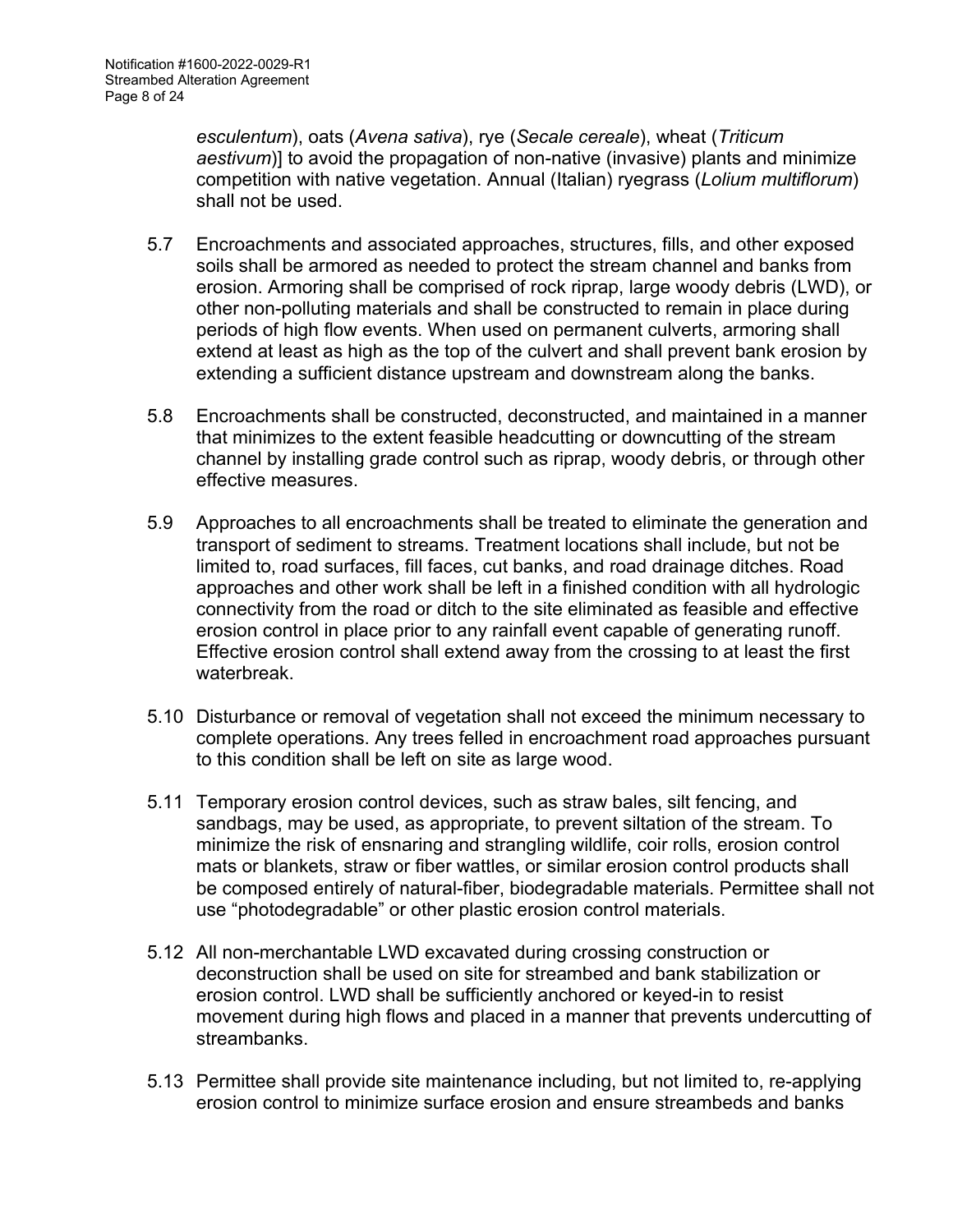remain sufficiently armored and/or stable at the encroachment for as long as the encroachment remains.

- 5.14 Structures and associated materials not designed to withstand high seasonal flows shall be removed to areas above the ordinary high-water mark before such flows occur or the end of the yearly work period, whichever comes first.
- 5.15 Refueling of equipment and vehicles and storing, adding, or draining lubricants, coolants or hydraulic fluids shall not take place within RMZs or within stream beds, banks or channels. All such fluids and containers shall be disposed of properly. Heavy equipment including water drafting trucks parked within RMZs or streambeds, banks or channels shall use drip pans or other devices (e.g., absorbent blankets, sheet barriers or other materials) as needed to prevent soil and water contamination.
- 5.16 No debris, soil, silt, sand, bark, slash, sawdust, rubbish, cement or concrete washings, oil, or petroleum products, or other organic or earthen material from any logging, construction, or associated activity of whatever nature shall be allowed to enter into or be placed where it may be washed by rainfall or runoff into Waters of the State. When operations are completed, any excess materials or debris shall be removed from the work area. No rubbish shall be deposited within 150 feet of the high-water mark of any stream.

# **6. PERMANENT CULVERT CROSSINGS**

- 6.1 Culvert Alignment: Permittee shall align culverts with the watercourse channel. Culverts shall extend beyond the road fill and shall not be perched (suspended). On Class II and III watercourses they shall be installed at watercourse gradient or have downspouts or energy dissipaters (rock rip-rap or boulders) at the outfall to prevent erosion.
- 6.2 Basins at Culvert Inlets: Permittee shall ensure basins are not constructed and channels are not widened at culvert inlets unless designed and approved.
- 6.3 Culverts Extend Beyond Toe of Fill: Permittee shall ensure that culverts extend lengthwise completely beyond the toe of fill.
- 6.4 Culverts Aligned With the Stream Channel: Permittee shall ensure that permanent culverts and their outfall structures are aligned with the stream channel and as wide as or wider than the channel width.
- 6.5 Culvert Bottom at Natural Streambed Elevation: Permittee shall ensure that permanent culverts are placed with the bottom set at or slightly below the natural streambed elevation to the maximum extent feasible.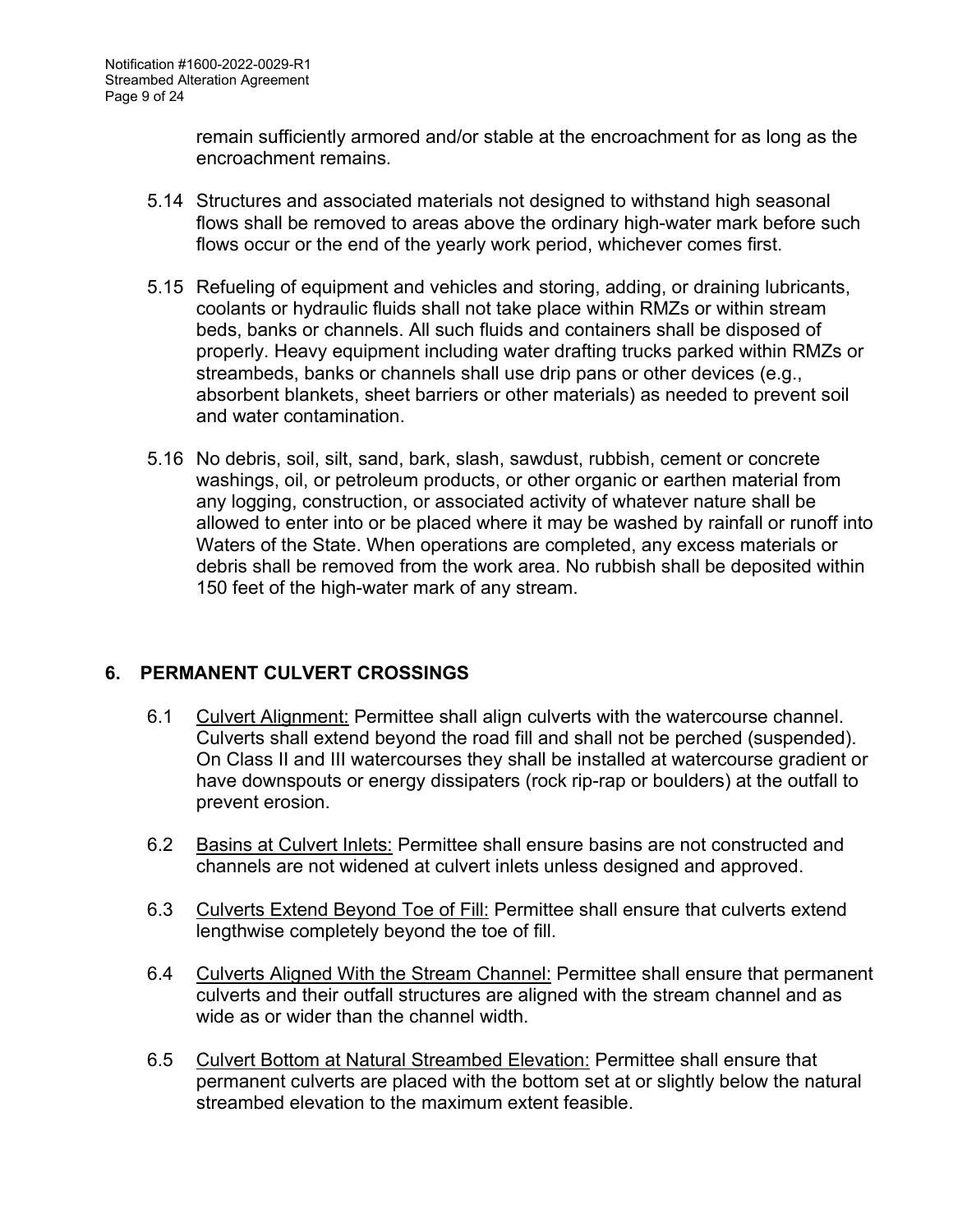- 6.6 Culverts Not Set to Grade: Permittee shall ensure, if permanent culverts cannot or will not be set to grade, that they shall have downspouts and/or energy dissipators below the outfall as needed to effectively control erosion. If half-round downspouts (flumes) are used, they shall be placed in line with the culvert, sized larger than the culvert and of sufficient size to accommodate entire anticipated stream flow. Downspouts shall be securely attached to the culvert and staked or otherwise anchored to the fill slope.
- 6.7 Permanent Culvert Sized to Pass One Hundred Year Flow: Permittee shall size permanent culverts at stream crossings to pass the estimated 100-year flood flow, including debris and sediment loads, without overtopping or diverting. Culvert sizing factors shall include transportation of bedload and the abundance and size of woody debris likely to be introduced to the stream upstream of the culvert crossing. Culverts shall be set at the natural streambed elevation to the maximum extent feasible. Critical dips shall be installed to avoid diversion potential if culverts are blocked during high flows.
- 6.8 Culvert Protection: Permittee shall protect culvert inlets and outlets from erosion as appropriate through armoring constructed of rock rip-rap or other non-erodible material (e.g. concrete head wall). Where used, rock rip-rap or armoring shall be of sufficient size and depth to remain in place during 100-year peak flows (generally 12 inch or greater diameter or equal to the largest size that naturally exists in the channel), extend at least as high as the top of the pipe on inlets, and shall extend sufficient distance upstream as wing walls to prevent bank erosion. Where armoring is used, the channel at the culvert outlet shall be rip-rapped in a U-shaped channel and rip-rap set below grade so as to allow the natural accumulation of bedload at watercourse grade.
- 6.9 Excavate and Dispose of Sediment Depositions: Permittee shall excavate and dispose of sediment depositions from stream channels at the inlets of the culvert at a location and in a manner where sediment shall not enter the waters of the State.

# **7. FORD, ARMORED FILL and VENTED CROSSINGS**

- 7.1 Definitions: Type of ford, armored fill and vented crossing shall be specified, defined, and installed as follows
	- a) Ford Crossing: A watercourse crossing where the road surface crosses at the natural grade of the channel. Thus, in ford crossings, no fill is placed in the watercourse channel to elevate the road grade and to make the crossing passible by vehicle traffic. If water is present at the time of use, the crossing is a "wet ford" and if water is not present at the time of use, the crossing is a "dry ford". In some cases, a small amount of sacrificial clean rock may be placed in the ford crossing to provide additional stability and a more suitable running surface for vehicle traffic or to ease the transition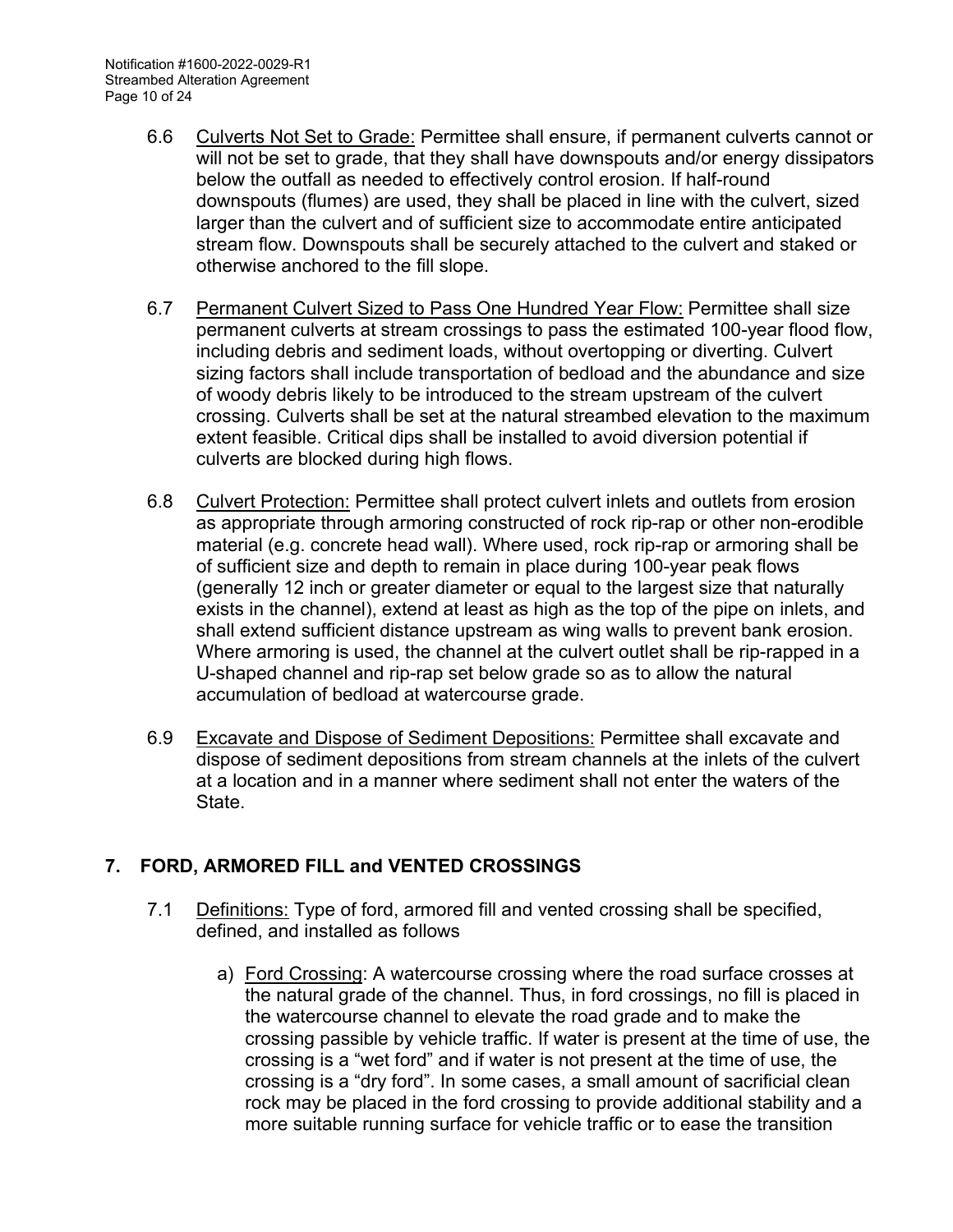from the channel banks to the natural grade of the channel.

- b) Rock-fill crossing: A watercourse crossing where rock that is free of fines is placed as fill in the watercourse channel to establish a usable road grade through the crossing to accommodate traffic. Often a thin layer of sacrificial small-diameter rock is placed on top of the rock fill to provide a running surface that can accommodate truck traffic. Streamflow will typically pass through the rock fill during periods of low flow but will pass over the rock fill during periods of high flow.
- c) Rock-armored crossing: A watercourse crossing where fill, often composed of native earth material, is placed in the channel to establish a usable road grade through the crossing to accommodate traffic. The outfall of the crossing and road surface are protected against scour by revetment composed of rock. Streamflow will typically pass over, rather than through, the crossing fill.
- d) Vented Crossing: A watercourse crossing structure designed to allow low water flow in the stream channel to pass through the structure (e.g., culverts) below a hardened (usually rock or concrete) roadway. During periods of high water or flooding, streamflow passes over the roadway.
- 7.2 Ford crossings, armored and vented, are considered permanent watercourse encroachments and shall accommodate the 100-year flood flow plus associated sediment and debris.
- 7.3 Ford crossings, armored and vented, shall not be used for log hauling except when the road surface is dry.
- 7.4 Hydrologically connected road approaches to ford crossings, armored and vented, shall be rocked and maintained to avoid delivery of fine sediment to the watercourse below.
- 7.5 Ford crossings, armored and vented, shall be maintained as necessary to avoid delivery of fine sediment to the watercourse below.
- 7.6 Ford crossings, armored and vented, shall be sufficiently outsloped to minimize aggradation of suspended sediments at the crossing
- 7.7 The lowest point of ford crossings, armored and vented, shall be constructed within or directly over the original stream channel, to the extent feasible, to contain high flows up to twice bank-full and to avoid diversion potential.
- 7.8 Armor material shall be comprised of durable angular screened quarry rock of sufficient size and placement to minimize mobilization during a 100-year storm event. Wood may be used for armoring if sound, tight-grained, redwood is applied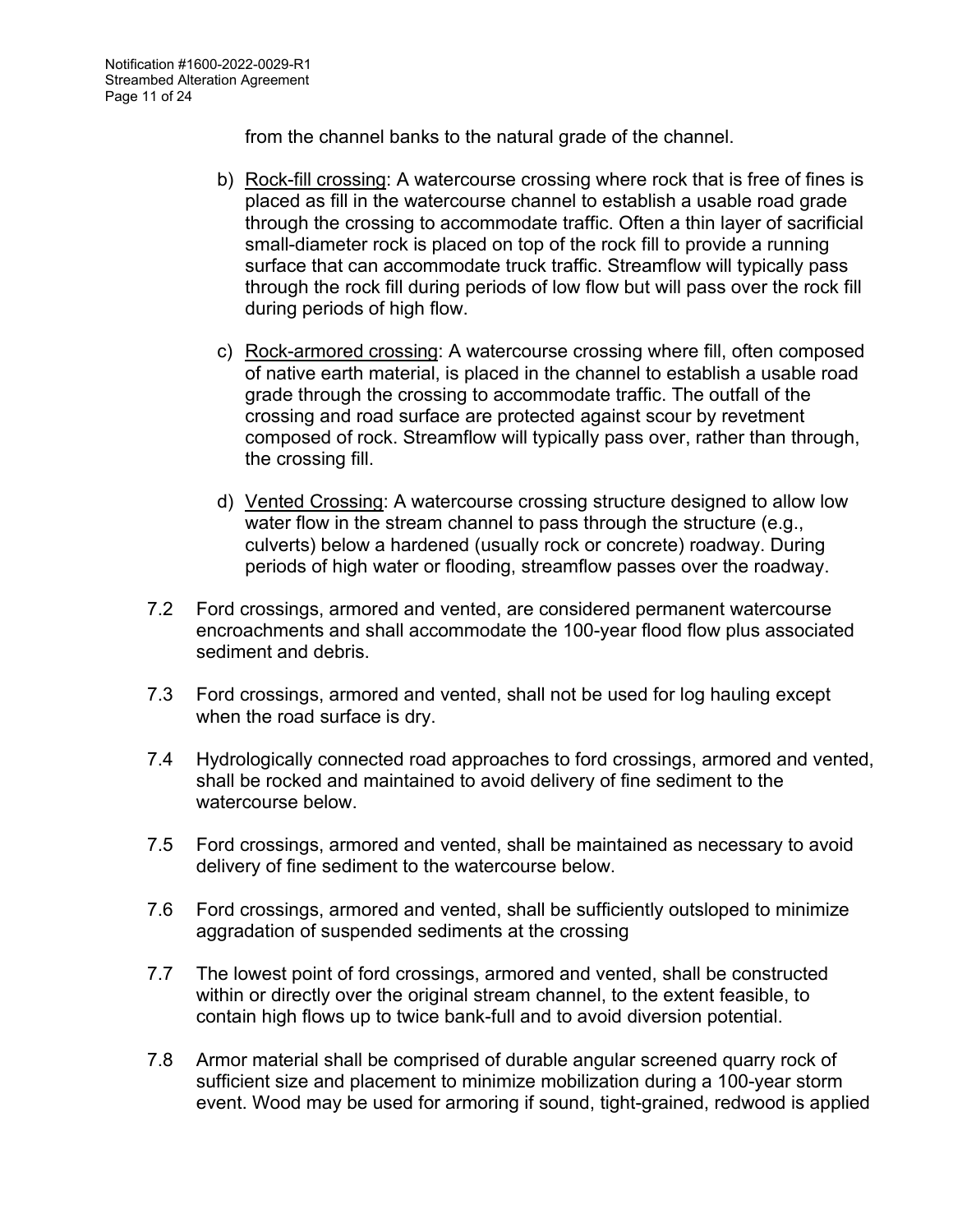and sufficiently keyed into the fillslope to resist movement during a 100-year storm event.

- 7.9 If maximum fill heights exceed 15 feet or fills exceed 500 cubic yards of fill, rock sizing, armoring thickness, chute width and chute depth shall be calculated and sized using the nomograph provided in Cafferata et al, California Forestry Report No. 1 – Designing Watercourse Crossings for Passage of 100-Flood Flows, Wood, and Sediment (Updated 2017) Figure 23.
- 7.10 Stream crossing spillway fill slopes shall be armored from roadbed to the natural channel in a manner sufficient to prevent significant scour or removal of armor during high flows. Some scour is expected through road surface rock cap.

## **8. TEMPORARY CROSSINGS.**

- 8.1 Incised, Deep, Rough or Steep Channels: Permittee shall use a bridge, Spittler, or modified Spittler-type crossing on Class II and III watercourses that have incised, deep, rough, or steep channels to minimize bank disturbance.
- 8.2 Temporary crossings shall not restrict surface flows at the time of installation.
- 8.3 At all temporary crossings, logs, green slash, tops and/or straw bales shall be used as fill instead of earthen material to the maximum extent feasible.
- 8.4 When surface water is present, temporary crossing fill shall only be composed of clean, durable, screened rock and a culvert or a combination of such rock, filter fabric, sound logs and green slash, and straw. These materials shall cause no siltation. Above this fill, a fractured rock or native soil cap may be installed to provide a compacted road surface. The cap's thickness and soil content shall not exceed the minimum necessary to provide for adequate compaction. No soil from the cap shall come in contact with the stream channel.
- 8.5 During temporary crossing deconstruction and removal activities, when stream crossings, stream channels, and fills are excavated, all materials shall be excavated down to the original stream channel and outwards, horizontally, as wide as or wider than the natural channel to form a channel as close as feasible to the natural stream grade and alignment.

## *Spittler or Modified Spittler-Type Crossings*

- 8.6 Permittee shall ensure that Spittler and modified Spittler-type crossings include a culvert to carry flows, choked-logs to fill the channel, a six-inch minimum straw layer, and a temporary running surface of local earthen fill or rock.
- 8.7 Culverts shall be of sufficient size to accommodate the expected flow during the use period.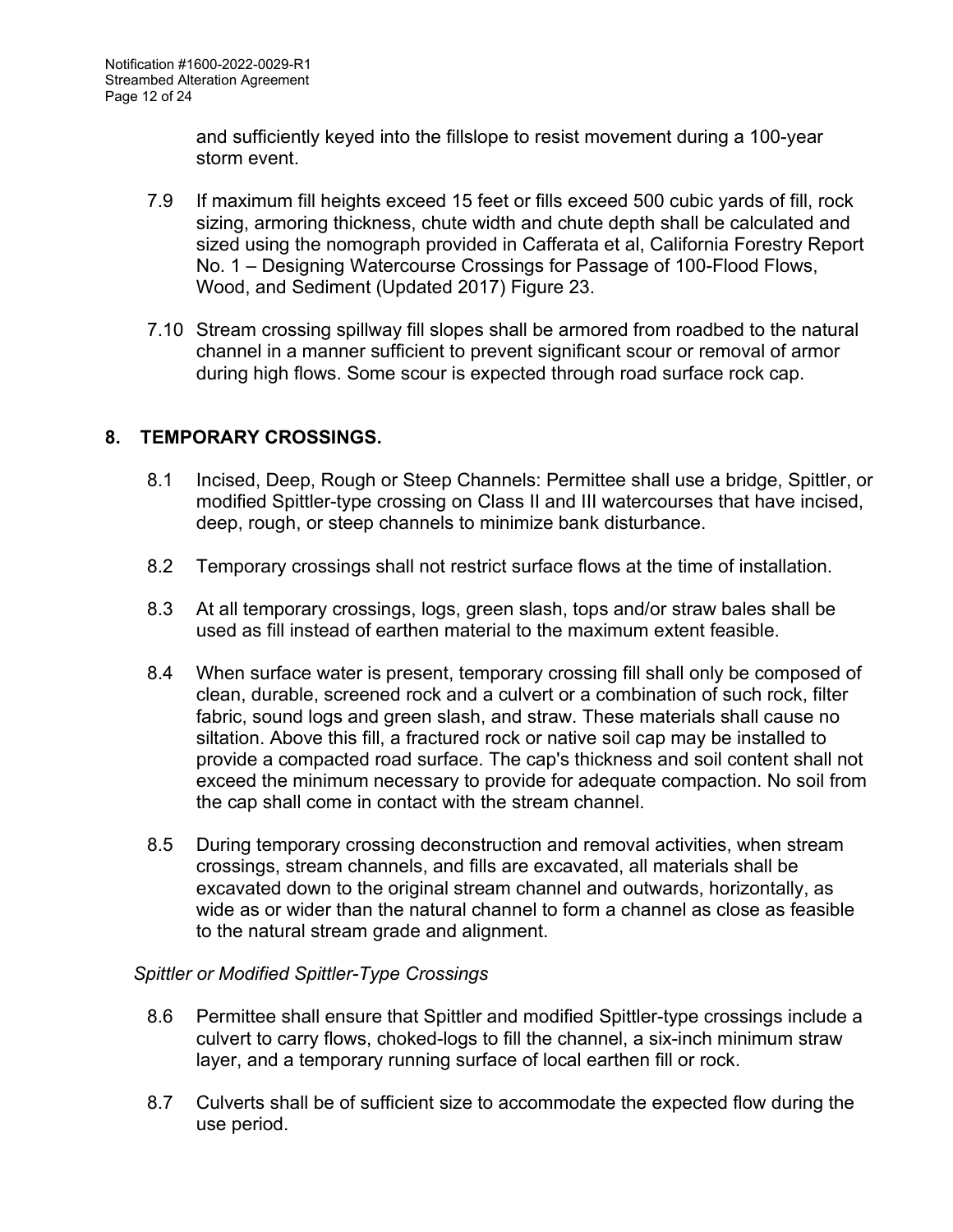8.8 Log fill crossing (Spittler Type) shall be constructed by laying choker cables or similar cables across stream channel, then placing pipe and/or sound logs in the channel bottom. The logs shall then be covered with filter fabric and/or straw mats, and rock or a local earthen fill used for road surfacing. For removal, the earthen fill shall be scraped off, the logs removed as a unit by pulling the chokers, and loose soil removed from the crossing using mechanized equipment and/or hand tools, as necessary. The straw layer in temporary log fill crossings (Spittler Type ) shall extend beyond the road fill surface to prevent fill from entering the logs and stream (i.e., the straw layer should be visible on the crossing edges after installation). If whole bales are used the twine shall be cut after installation of the bales to create a continuous straw layer.

# **9. DECONSTRUCTION AND ABANDONMENT**

- 9.1 When stream crossings and fills are removed, all fills shall be excavated down to the original stream channel and outwards, horizontally, as wide as or wider than the natural channel to form a channel as close as feasible to the natural stream grade and alignment. The restored stream bank slopes shall be no steeper than a 2:1 slope (horizontal: vertical) or natural slope. Restored slopes shall be stabilized to prevent slumping and to minimize soil erosion that could lead to sediment deposition into Waters of the State.
- 9.2 Sites previously not fully excavated shall be completely excavated when crossings are deconstructed. Adjacent potentially unstable road or landing fill that can enter a stream shall also be excavated when crossings are deconstructed.
- 9.3 All excavated fills shall be placed and stabilized/compacted in stable areas where it cannot enter or erode into a stream.

## **10. WATER DRAFTING**

- 10.1 Limitations and restrictions of drafting conditions apply to each individual drafting site. All NTMPs/THPs using a drafting site shall comply individually and collectively with limitations and restrictions in this Agreement.
- 10.2 Drafted water shall only be used for timber operations related to dust abatement, road maintenance, road and stream crossing construction, reconstruction, deconstruction, upgrading and decommissioning, fire suppression, prescribed fuel reduction burning, and pesticide mixing.
- 10.3 Permittee shall not grant permission to other parties to use water drafting sites or water drafted under this Agreement for purposes other than permitted without first informing CDFW and amending this Agreement. Such permission shall assure that conditions to which Permittee must adhere are followed individually and collectively by all parties using the site.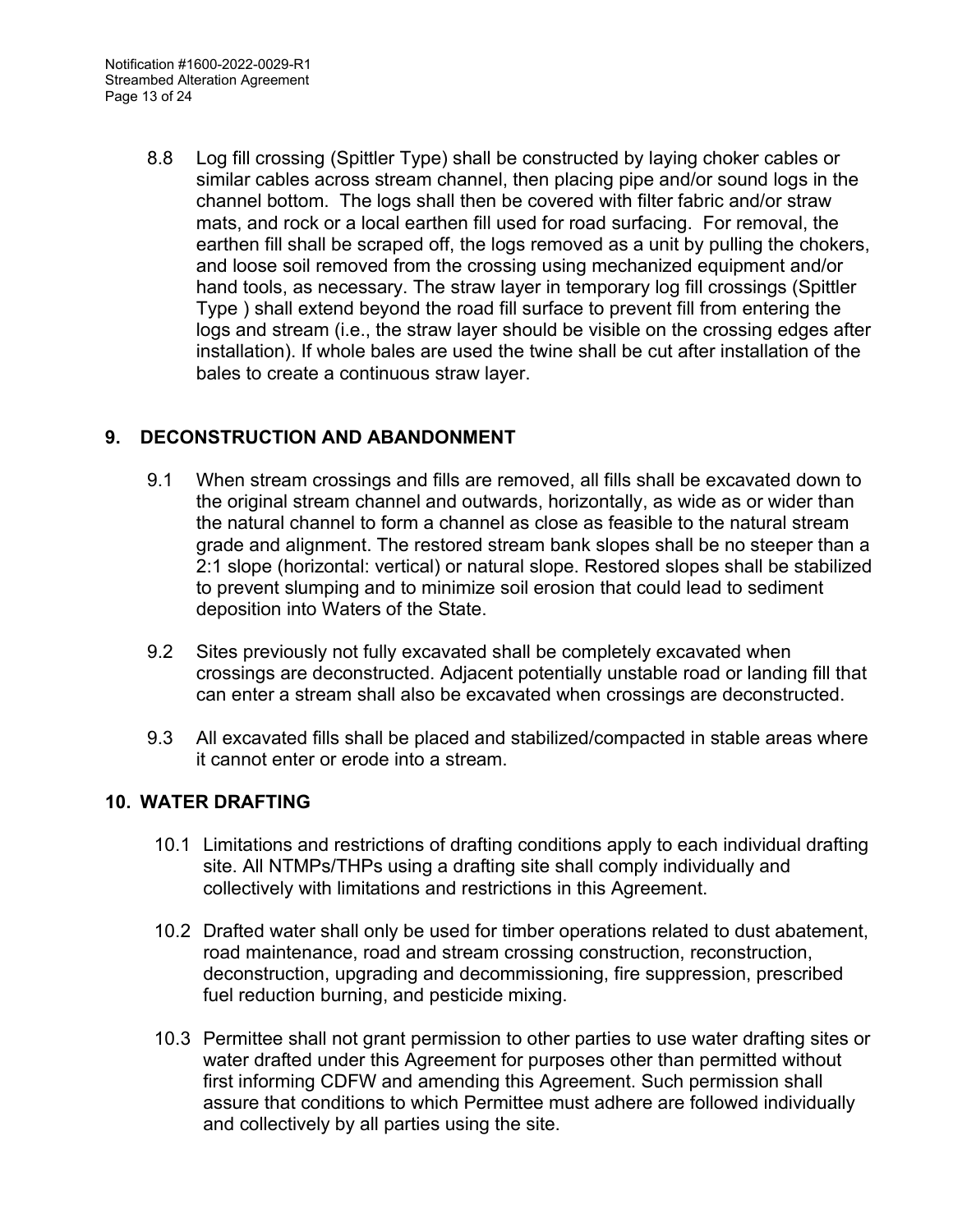- 10.4 Water may be drafted year-round, prior to drafting in each calendar year, a preoperational meeting shall take place between the RPF and the licensed timber operator (LTO) responsible for field operations. The meeting shall take place at a representative sample of drafting sites, including all drafting sites with unique, site-specific conditions. The LTO shall inform all water truck operators of their responsibilities under this Agreement.
- 10.5 Drafting by more than one truck shall not occur simultaneously at the same site.
- 10.6 All water drafting vehicles shall be checked daily and shall be repaired as necessary to prevent leaks of deleterious materials from entering the WLPZ or stream.
- 10.7 For any instream work for intakes or approaches that was not described in the notification project description, Permittee shall notify CDFW and obtain an amendment to this Agreement, if necessary, prior to doing this work.
- 10.8 Effective erosion control such as waterbars, gravel berms, or hay bales shall be installed and maintained as necessary to remain effective where overflow run-off from water trucks or storage tanks may enter the stream.
- 10.9 Pesticide mix trucks shall not directly draft water from a stream or pond. Pesticide shall not be mixed where runoff may enter a stream or hydrologicallyconnected drainage facility.
- 10.10 Water truck operators drafting water from within or downstream of a known sudden oak death syndrome infestation area shall disinfect water in trucks and shall disinfect truck water tanks before leaving the area. Disinfection shall be accomplished by using 1 gallon of Ultra Clorox Bleach per 1000 gallons of drafted water (i.e., a solution equivalent to 50 parts per million chlorine). The water truck shall be filled to capacity and then driven for 5 minutes to allow the bleach-water mixture enough contact time to allow for complete mixing and disinfection prior to using or disposing of water from the truck. Following disinfection, the bleach-water mixture shall be disposed of by spreading on a bare mineral surface area (e.g., a rocked or native-surface road surface) at least 100 feet from any lake, stream, or riparian area, at a rate that will ensure rapid absorption and/or evaporation. No bleach-water mixture shall be allowed to come in contact with water in a stream, lake, or pond, or riparian or wetland vegetation.
- 10.11 Screens shall be installed on intakes wherever water is drafted. Intakes shall be at least 6 inches above the bottom of the channel and away from submerged vegetation, where practicable. Where not practicable, intakes shall maximize these clearances.
- 10.12 Screens and intakes shall be inspected weekly, kept in good repair, and kept clean and free of accumulated algae, leaves, or other debris or obstructions.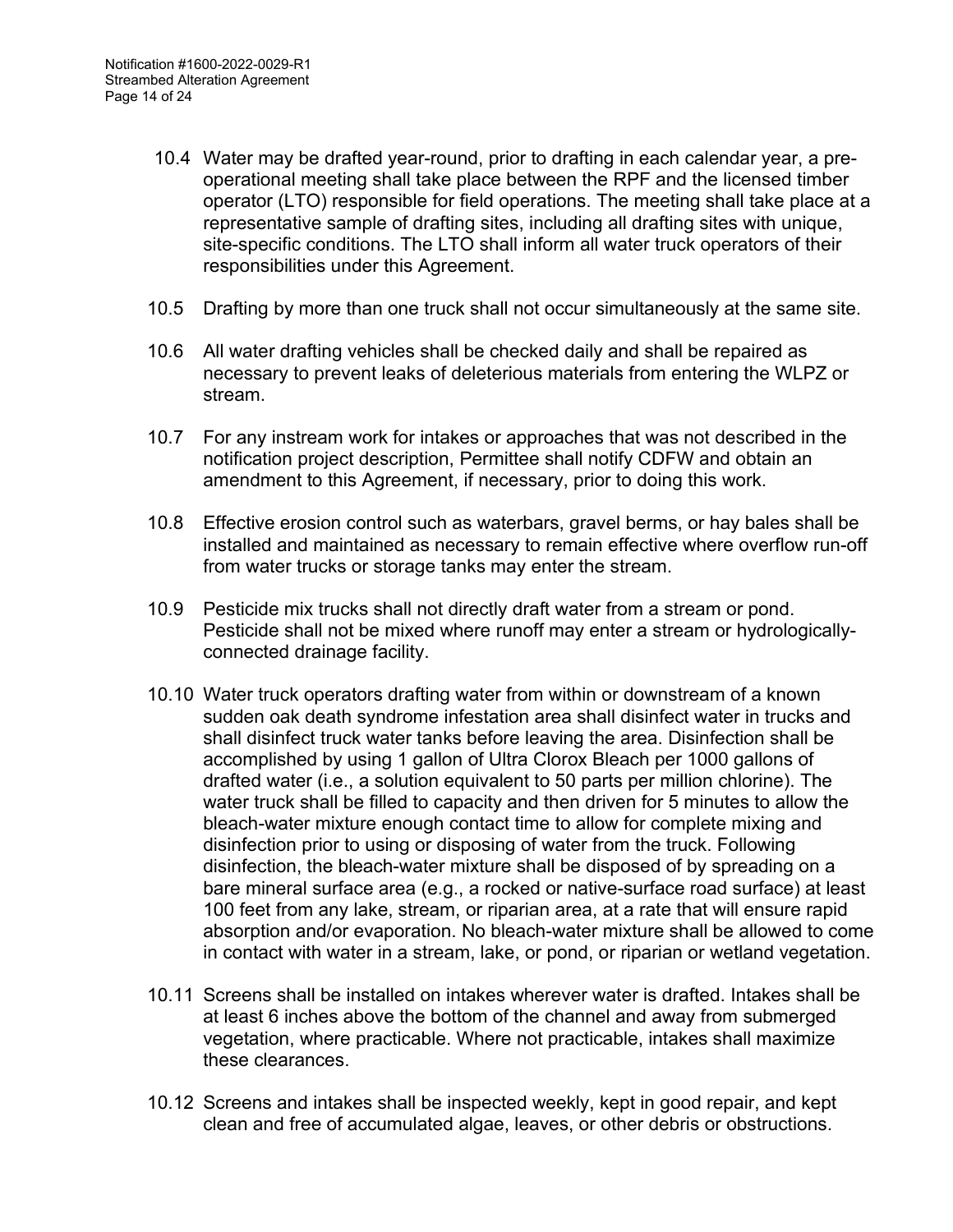- 10.13 Drafting for storage tanks shall:
	- a) Screen flow at the point of diversion (intake);
	- b) Have a valve in the diversion line before it enters the tank so flow can be regulated;
	- c) Have float valves to prevent overflow or drain overflow from tanks using pipes that will return all excess water to the source stream, and armor or otherwise prevent erosion of the outfall location of water storage tank return pipes. If overflow drains are used, outflow water temperature shall not exceed more than 1 degree Celsius of the bypass flows;
	- d) Not spill excess water onto the drafting pad, tank pad, or road surface; and
	- e) Screen or close all points of ingress to the tank to prevent wildlife entry or entrapment.
- 10.14 Class II watercourse drafting intakes shall be screened and openings in the screen shall not exceed 3/32-inch diameter.
- 10.15 At the end of drafting operations each season, intakes shall be removed from the channel. Intakes shall then be plugged, capped, or blocked using a shut-off valve, or removed from the flood prone area during the winter period.
- 10.16 If CDFW determines water drafting from a site is, or may result in, significant adverse impacts to sensitive resources, drafting operations shall cease until a site-specific plan to reduce the impacts is developed and this Agreement is amended to include these measures.
- 10.17 Source flow at drafting sites shall be measured using a flow meter, bucket, or float method. Permittee shall document equipment and procedures used to measure streamflow.
- 10.18 Water drafting shall adhere to Table 2. Water drafting from a Class II watercourse drafting site shall cease when streamflow drops to 0.01 cfs (4.5 gpm).
- 10.19 Where outflows from gravity-fed storage tanks, bladders, or other storage containers are within 600 feet of Class I watercourses, extraction rates shall not exceed 15% of the source flow (streamflow).
- 10.20 For Class II sites actively used for drafting via gravity flow into a tank or other storage facility, Permittee shall inspect the diversion intake on at least a weekly basis. During this inspection Permittee shall: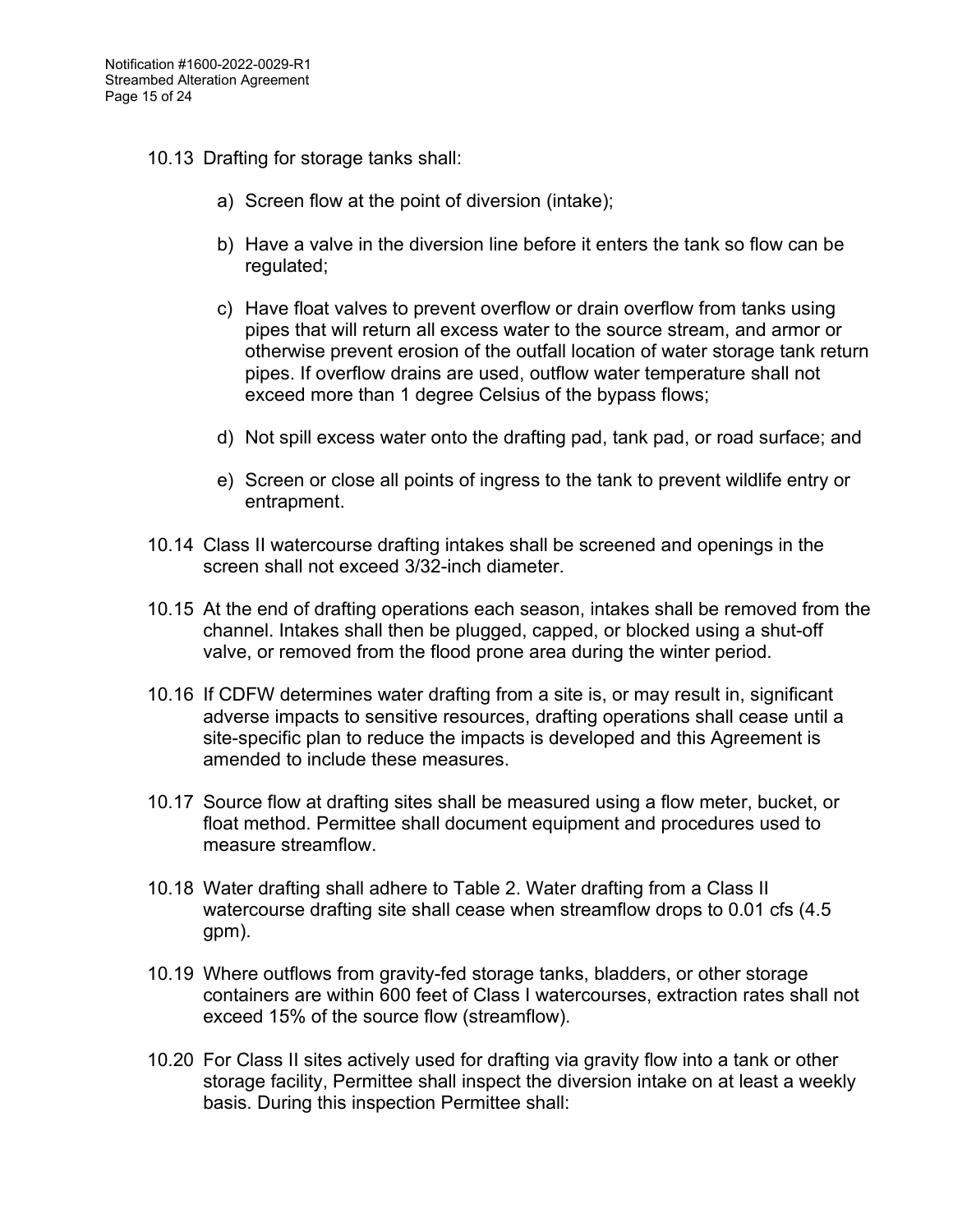- a) Measure the streamflow and temperature immediately upstream of the diversion; if unable to do so, explain why and state where streamflow and temperature were measured;
- b) Measure the temperature of water overflow from the storage tank to the stream;
- c) Measure the diversion flow either directly (in the water lines or where it enters the tank) or indirectly (by subtracting a flow measurement taken immediately downstream of the diversion from that taken immediately upstream of the diversion);
- d) Calculate the rate of diversion and make adjustments as needed at the intake or tank to meet the requirements of Table 3;
- e) The information collected above, including calculated rates of diversion and adjustments made, shall be provided to CDFW by email (nicholas.simpson@wildlife.ca.gov) by the last day of each month during which water was drafted.

|                     |                                  | Requirements as    | Reporting       |
|---------------------|----------------------------------|--------------------|-----------------|
| Source flow         |                                  | a maximum          |                 |
| (streamflow)        | Range of allowable water         | percent of removal |                 |
| in cfs (gpm)        | drafting rates (gpm)             | of source flow     |                 |
| $> 2.0$ ( $> 898$ ) | 225                              | 25 %               | Monthly         |
| $> 1.5 - 2.0$       |                                  |                    | <b>Biweekly</b> |
| $($ > 673 – 898)    | $168 - 225$                      | 25 %               |                 |
| $> 1.0 - 1.5$       |                                  |                    | <b>Biweekly</b> |
| $( > 449 - 673)$    | $110 - 168$                      | 25 %               |                 |
| $> 0.5 - 1.0$       |                                  |                    | <b>Biweekly</b> |
| $( > 224 - 449)$    | $55 - 110$                       | 25 %               |                 |
| $> 0.25 - 0.5$      |                                  |                    | <b>Biweekly</b> |
| $(> 112 - 224)$     | $28 - 55$                        | 25 %               |                 |
| $> 0.1 - 0.25$      |                                  |                    | <b>Biweekly</b> |
| $($ > 45 – 112)     | $10 - 28$                        | 25 %               |                 |
| $> 0.05 - 0.1$      |                                  |                    | <b>Biweekly</b> |
| (> 22 45)           | $5 - 10$                         | 25%                |                 |
| $> 0.025 - 0.05$    |                                  |                    | <b>Biweekly</b> |
| $(> 11 - 22)$       | $2.5 - 5$                        | 25 %               |                 |
| $>0.01 - 0.025$     |                                  |                    | <b>Biweekly</b> |
| $($ >4.5 – 11)      | 1.0                              | $9 - 22%$          |                 |
| ≤ 0.01 (≤4.5)       | <b>WATER DRAFTING PROHIBITED</b> |                    |                 |

 **Table 3.** Class II Watercourse Requirements: Maximum Allowable Water Drafting Rates.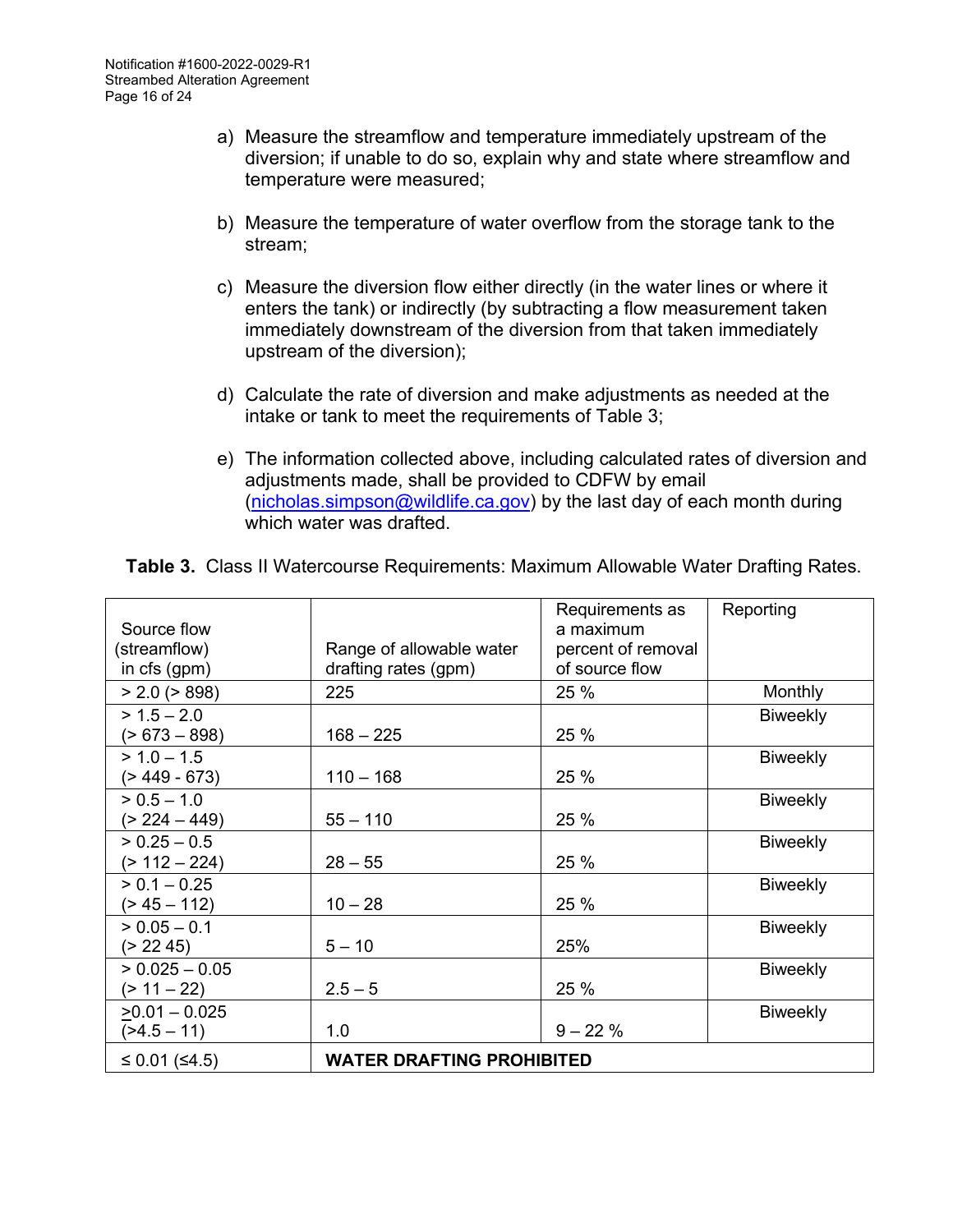#### *PROCEDURES FOR CLASS I AND II LAKE AND POND DRAFTING SITES*

- 10.21 Lake/Pond outflow shall not be reduced below the requirements in Table 2.
- 10.22 Drafting shall not reduce average pool width, depth, or volume (whichever parameter is reached first) of ponds with Class II watercourse habitat by more than 50%, of that width, depth or volume found either June 1 or the first day of drafting at the pond, whichever is later.
- 10.23 Benchmarks shall be placed in the pond to represent the 10% or 50% draw-down thresholds of pool width, depth, and volume, with the purpose of indicating to the pump truck operator and inspectors when to terminate water diversions. Benchmarks shall be maintained as necessary while actively drafting.
- 10.24 When benchmarks indicate draw-down threshold has been reached, drafting shall cease.
- 10.25 New and existing pond bottom and bank excavation/enlargement activities shall occur only after July 1 and prior to October 15 to minimize impacts to aquatic species.

#### **CONTACT INFORMATION**

Written communication that Permittee or CDFW submits to the other shall be delivered to the address below unless Permittee or CDFW specifies otherwise:

#### To Permittee: To CDFW:

Dennis Nilsen 3493 Pennsylvania Avenue Eureka, California 95501 trc@timberlandresource.com

Department of Fish and Wildlife North Coast Region 619 Second St. Eureka, California 95501 ATTN: Lake and Streambed Alteration Program Notification # 1600-2022-0029-R1

#### **LIABILITY**

Permittee shall be solely liable for any violations of the Agreement, whether committed by Permittee or any person acting on behalf of Permittee, including its officers, employees, representatives, agents or contractors and subcontractors, to complete the project or any activity related to it that the Agreement authorizes.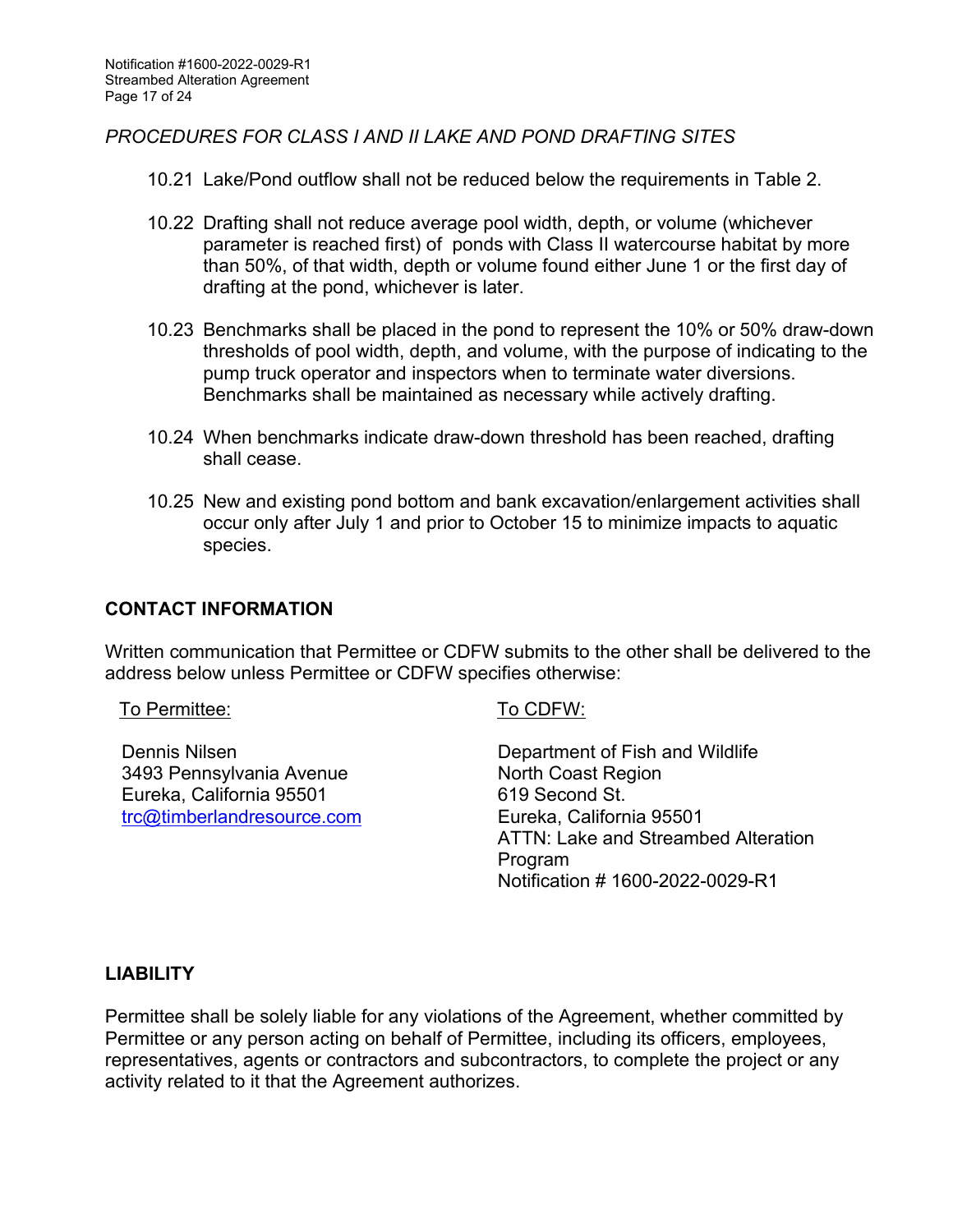This Agreement does not constitute CDFW's endorsement of or require Permittee to proceed with the project. The decision to proceed with the project is Permittee's alone.

## **SUSPENSION AND REVOCATION**

CDFW may suspend or revoke in its entirety the Agreement if it determines that Permittee or any person acting on behalf of Permittee, including its officers, employees, representatives, agents, or contractors and subcontractors, is not in compliance with the Agreement.

Before CDFW suspends or revokes the Agreement, it shall provide Permittee written notice by certified or registered mail that it intends to suspend or revoke. The notice shall state the reason(s) for the proposed suspension or revocation, provide Permittee an opportunity to correct any deficiency before CDFW suspends or revokes the Agreement, and include instructions to Permittee, if necessary, including but not limited to a directive to immediately cease the specific activity or activities that caused CDFW to issue the notice.

#### **ENFORCEMENT**

Nothing in the Agreement precludes CDFW from pursuing an enforcement action against Permittee instead of, or in addition to, suspending or revoking the Agreement.

Nothing in the Agreement limits or otherwise affects CDFW's enforcement authority or that of its enforcement personnel.

# **OTHER LEGAL OBLIGATIONS**

This Agreement does not relieve Permittee or any person acting on behalf of Permittee, including its officers, employees, representatives, agents, or contractors and subcontractors, from obtaining any other permits or authorizations that might be required under other federal, state, or local laws or regulations before beginning the project or an activity related to it. For example, if the project causes take of a species listed as threatened or endangered under the Endangered Species Act (ESA), such take will be unlawful under the ESA absent a permit or other form of authorization from the U.S. Fish and Wildlife Service or National Marine Fisheries Service.

This Agreement does not relieve Permittee or any person acting on behalf of Permittee, including its officers, employees, representatives, agents, or contractors and subcontractors, from complying with other applicable statutes in the FGC including, but not limited to, FGC sections 2050 et seq. (threatened and endangered species under the California Endangered Species Act – CESA), 3503 (bird nests and eggs), 3503.5 (birds of prey), 5650 (water pollution), 5652 (refuse disposal into water), 5901 (fish passage), 5937 (sufficient water for fish), and 5948 (obstruction of stream).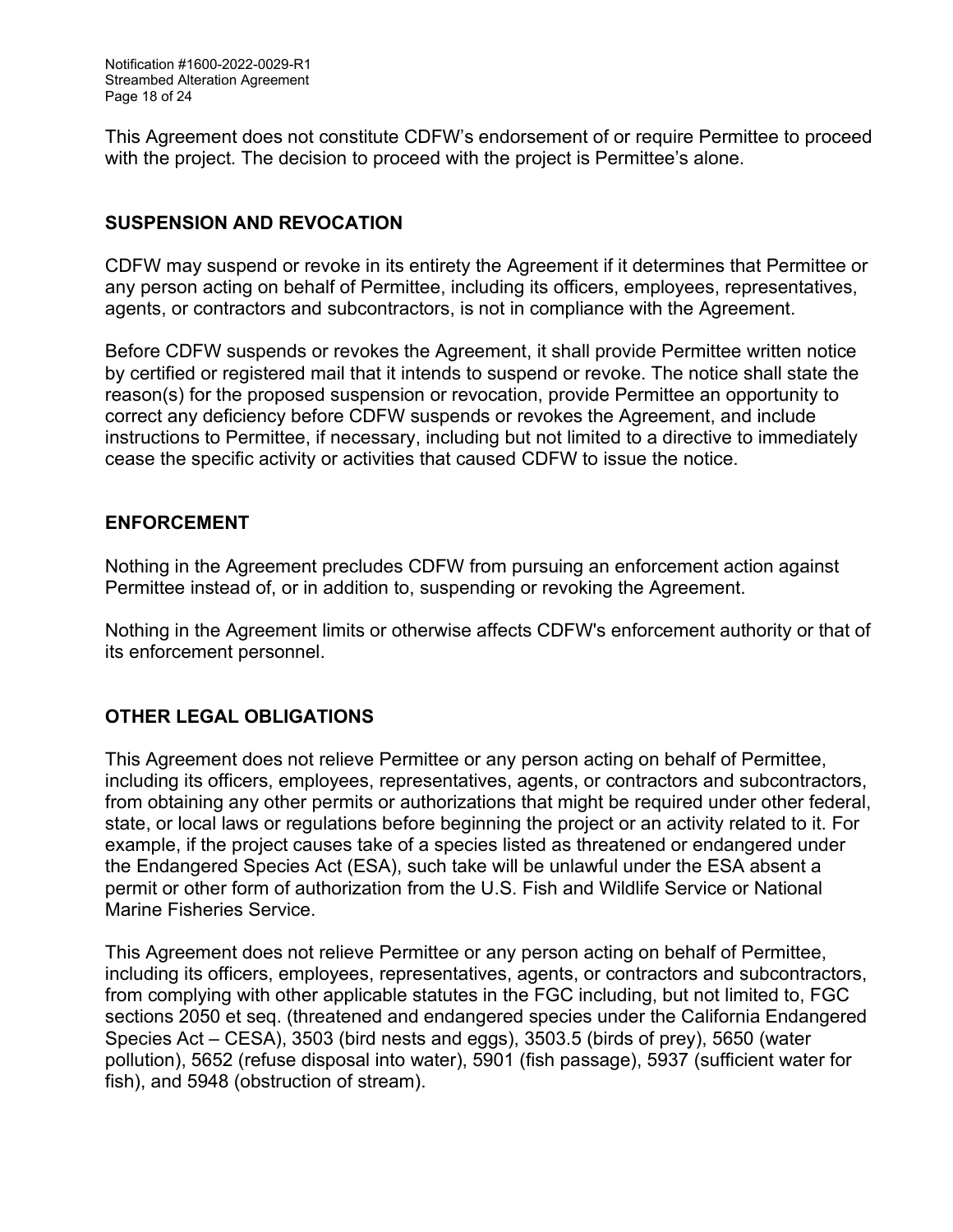Nothing in the Agreement authorizes Permittee or any person acting on behalf of Permittee, including its officers, employees, representatives, agents, or contractors and subcontractors, to trespass.

#### **AMENDMENT**

CDFW may amend the Agreement at any time during its term if CDFW determines the amendment is necessary to protect an existing fish or wildlife resource.

Permittee may amend the Agreement at any time during its term, provided the amendment is mutually agreed to in writing by CDFW and Permittee. To request an amendment, Permittee shall submit to CDFW a completed CDFW "Request to Amend Lake or Streambed Alteration" form.

#### **TRANSFER AND ASSIGNMENT**

This Agreement may not be transferred or assigned to another entity, and any purported transfer or assignment of the Agreement to another entity shall not be valid or effective, unless the transfer or assignment is requested by Permittee in writing, as specified below, and thereafter CDFW approves the transfer or assignment in writing.

The transfer or assignment of the Agreement to another entity shall constitute a minor amendment, and therefore to request a transfer or assignment, Permittee shall submit to CDFW a completed CDFW "Request to Amend Lake or Streambed Alteration" form.

## **EXTENSIONS**

In accordance with FGC section 1605 (b), Permittee may request one extension of the Agreement, provided the request is made prior to the expiration of the Agreement's term. To request an extension, Permittee shall submit to CDFW a completed CDFW "Request to Extend Lake or Streambed Alteration" form. CDFW shall process the extension request in accordance with FGC 1605 (b) through (e).

If Permittee fails to submit a request to extend the Agreement prior to its expiration, Permittee must submit a new notification before beginning or continuing the project the Agreement covers (FGC § 1605, subd. (f)).

## **EFFECTIVE DATE**

The Agreement becomes effective on the date of CDFW's signature, which shall be: 1) after Permittee's signature; 2) after CDFW complies with all applicable requirements under CEQA.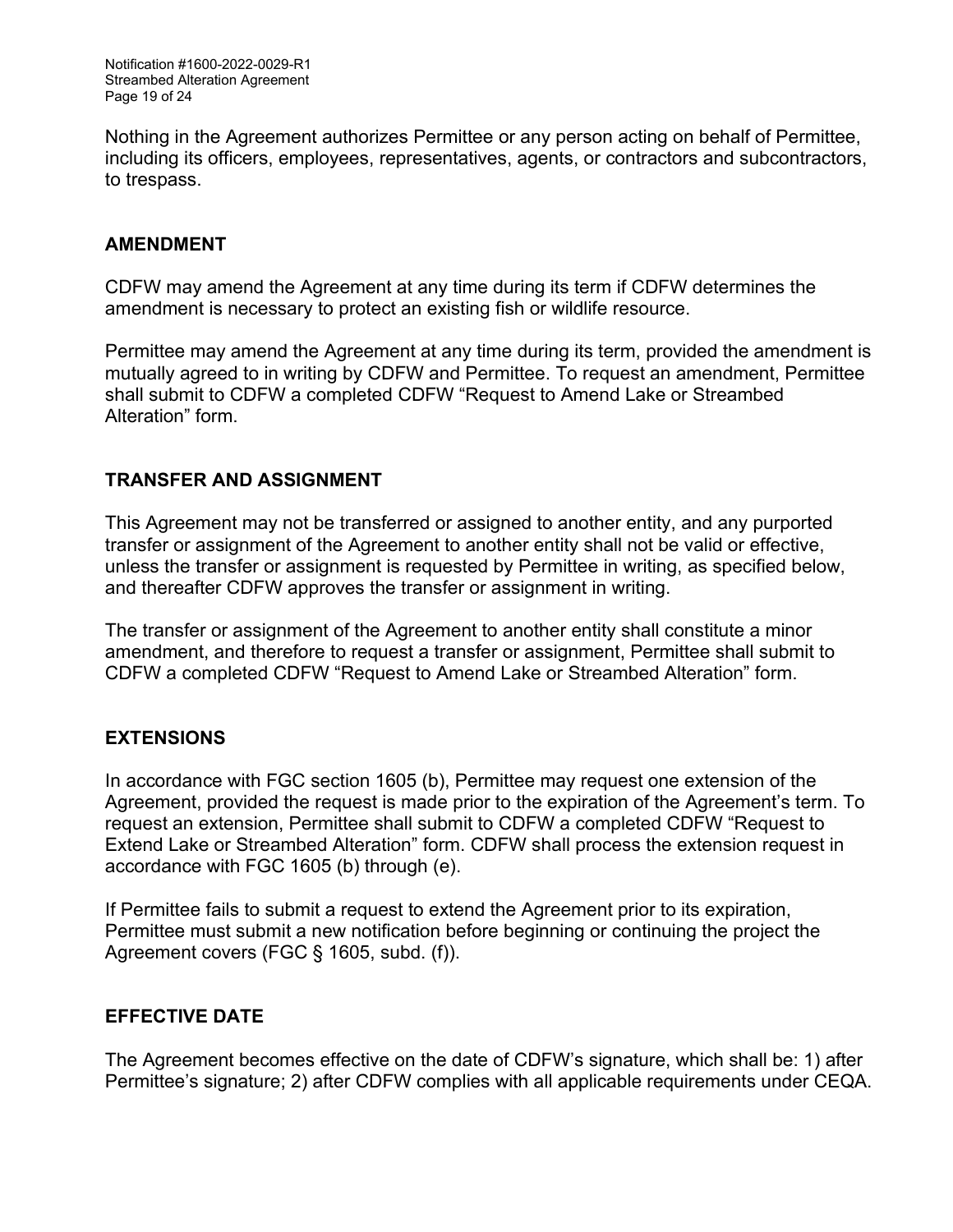#### **TERM**

This Agreement shall expire 5 years from the CDFW signature date below unless it is terminated or extended before then. All provisions in the Agreement shall remain in force throughout its term. Permittee shall remain responsible for implementing any provisions specified herein to protect fish and wildlife resources after the Agreement expires or is terminated, as FGC section 1605 (a) (2) requires.

#### **EXHIBITS**

Maps of the encroachment sites are included as an exhibit to the Agreement and shall be incorporated herein by reference.

#### **AUTHORITY**

If the person signing the Agreement (signatory) is doing so as a representative of Permittee, the signatory hereby acknowledges that he or she is doing so on Permittee's behalf and represents and warrants that he or she has the authority to legally bind Permittee to the provisions herein.

#### **AUTHORIZATION**

This Agreement authorizes only the project described herein. If Permittee begins or completes a project different from the project the Agreement authorizes, Permittee may be subject to civil or criminal prosecution for failing to notify CDFW in accordance with FGC section 1602.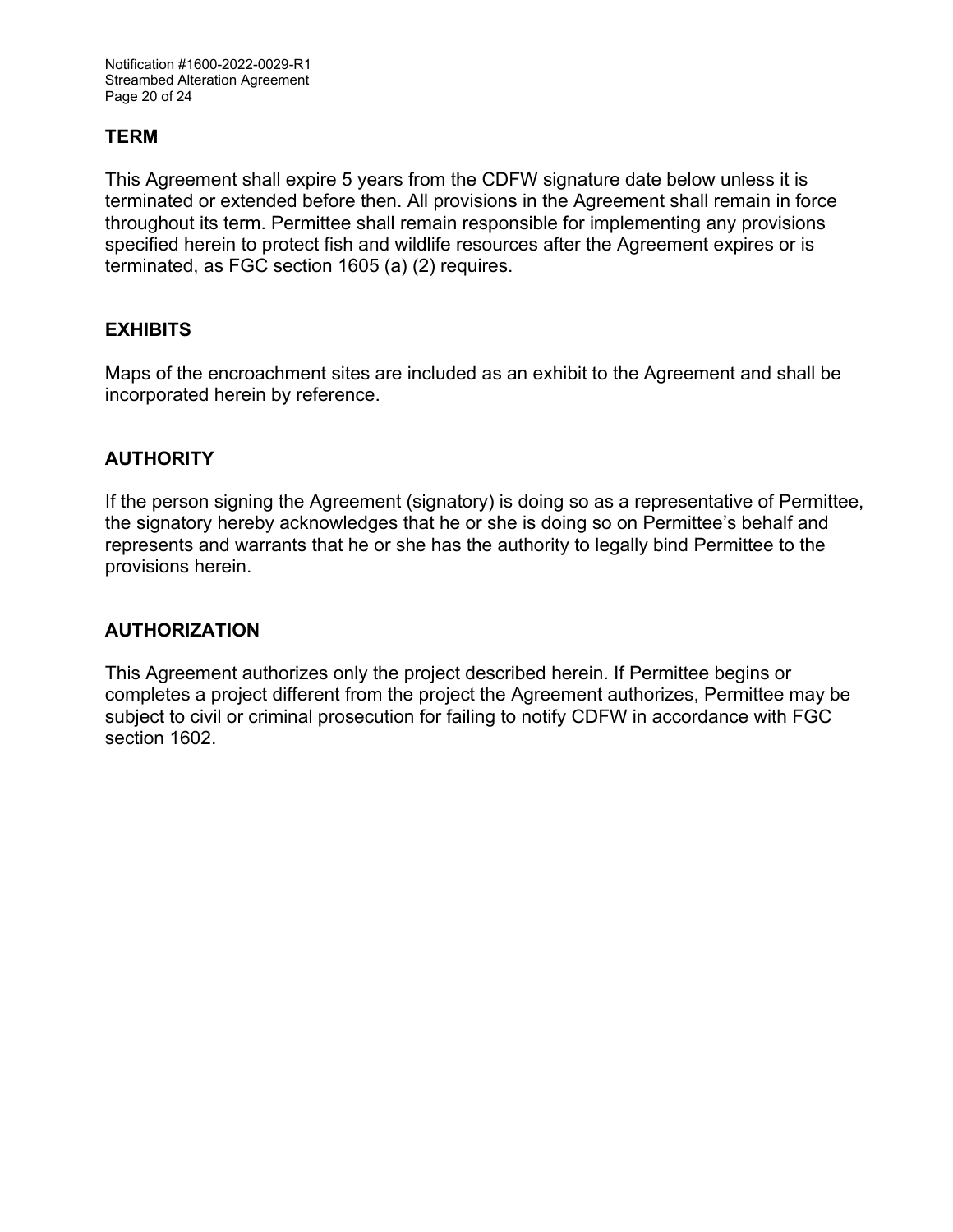Notification #1600-2022-0029-R1 Streambed Alteration Agreement Page 21 of 24

#### **CONCURRENCE**

The undersigned accepts and agrees to comply with all provisions contained herein.

| FOR:          |                        |      |
|---------------|------------------------|------|
| Dennis Nilsen | MIK RODINSON $(A$ gent | Date |

## **FOR: California Department of Fish and Wildlife**

Richard Klug **Date** Senior Environmental Scientist (Supervisory) Timber Conservation Planning

**Prepared by: Nicholas Simpson Senior Environmental Scientist (Specialist) May 6, 2022**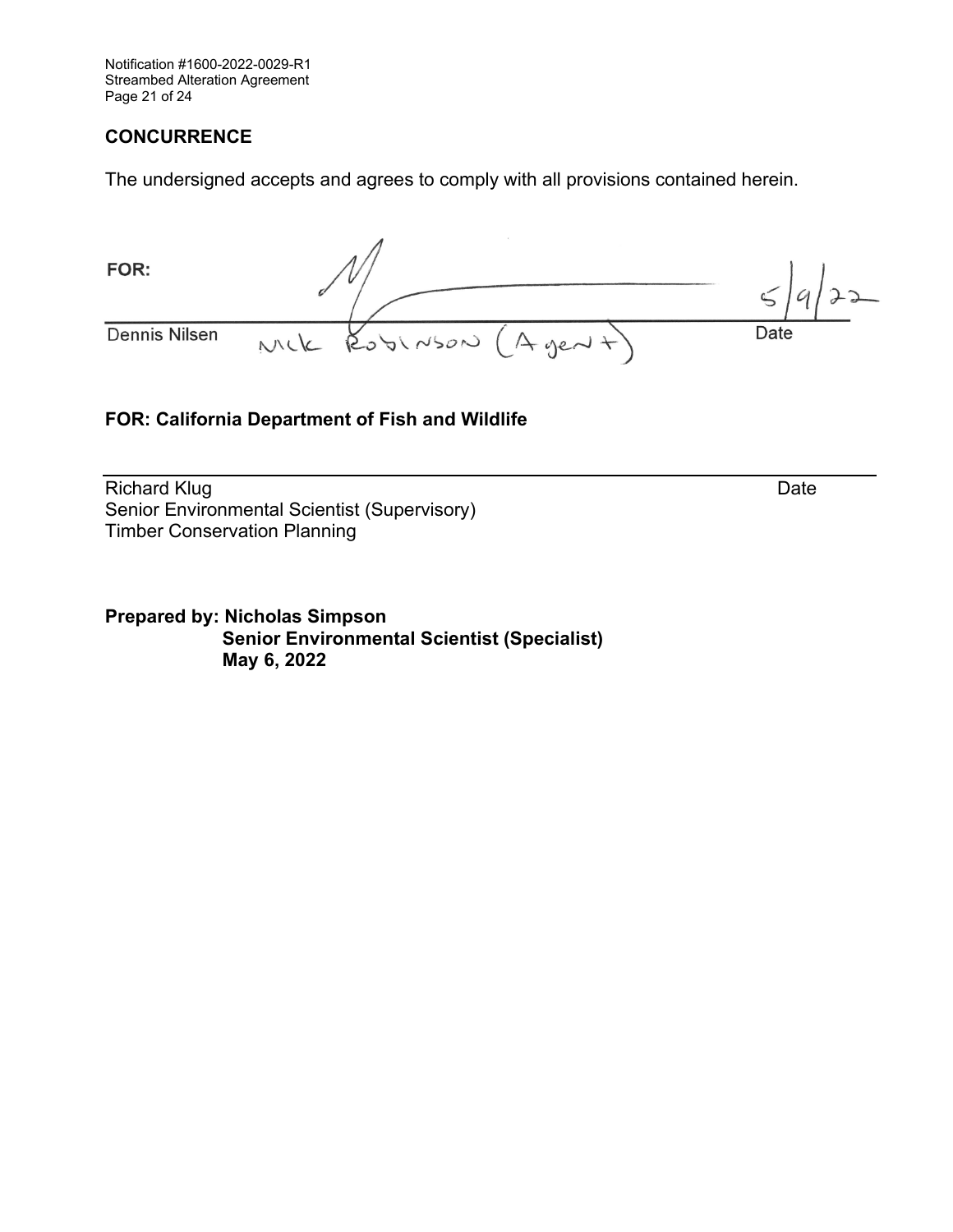Notification #1600-2022-0029-R1 Streambed Alteration Agreement Page 22 of 24

## **Attachment A: Maps**

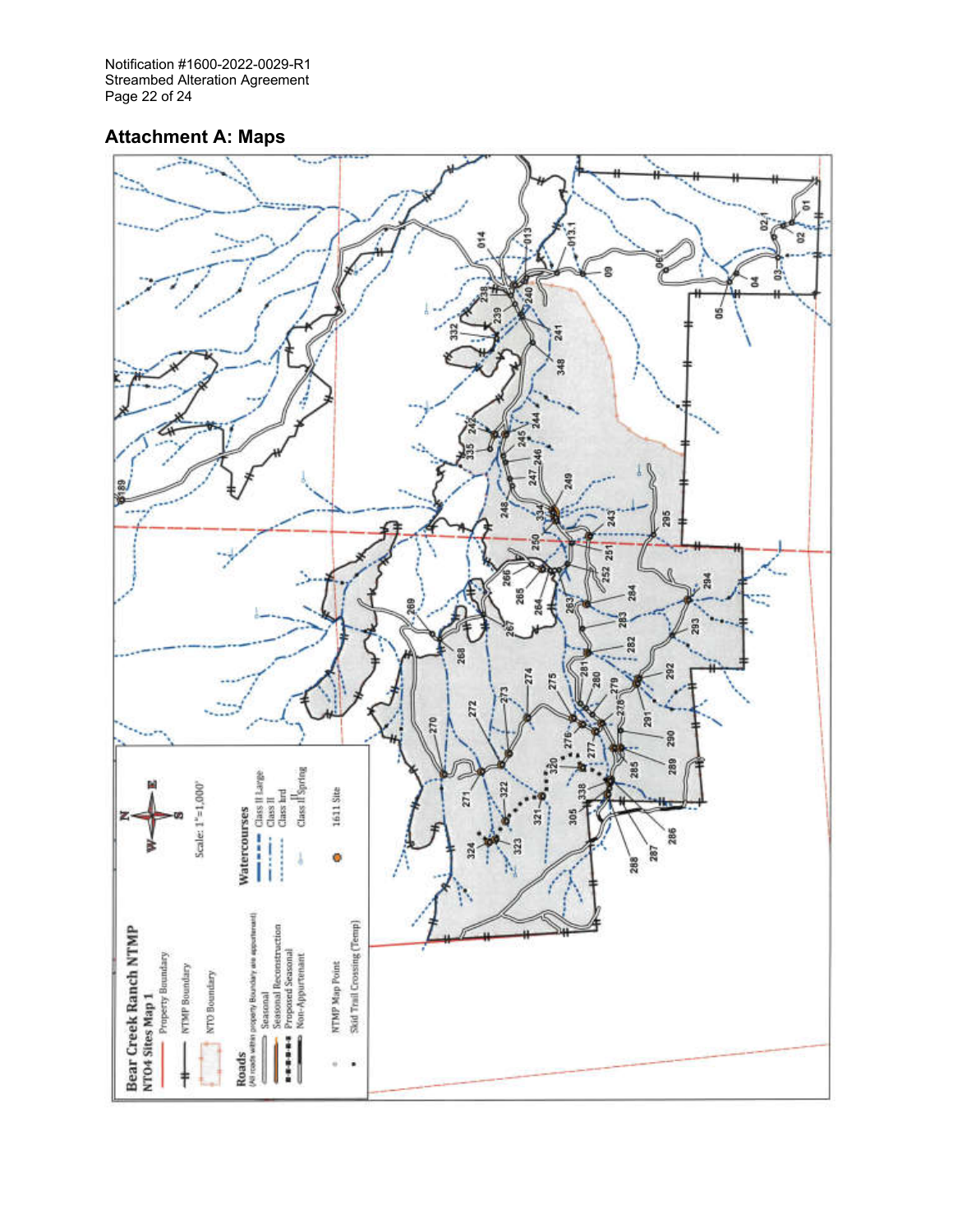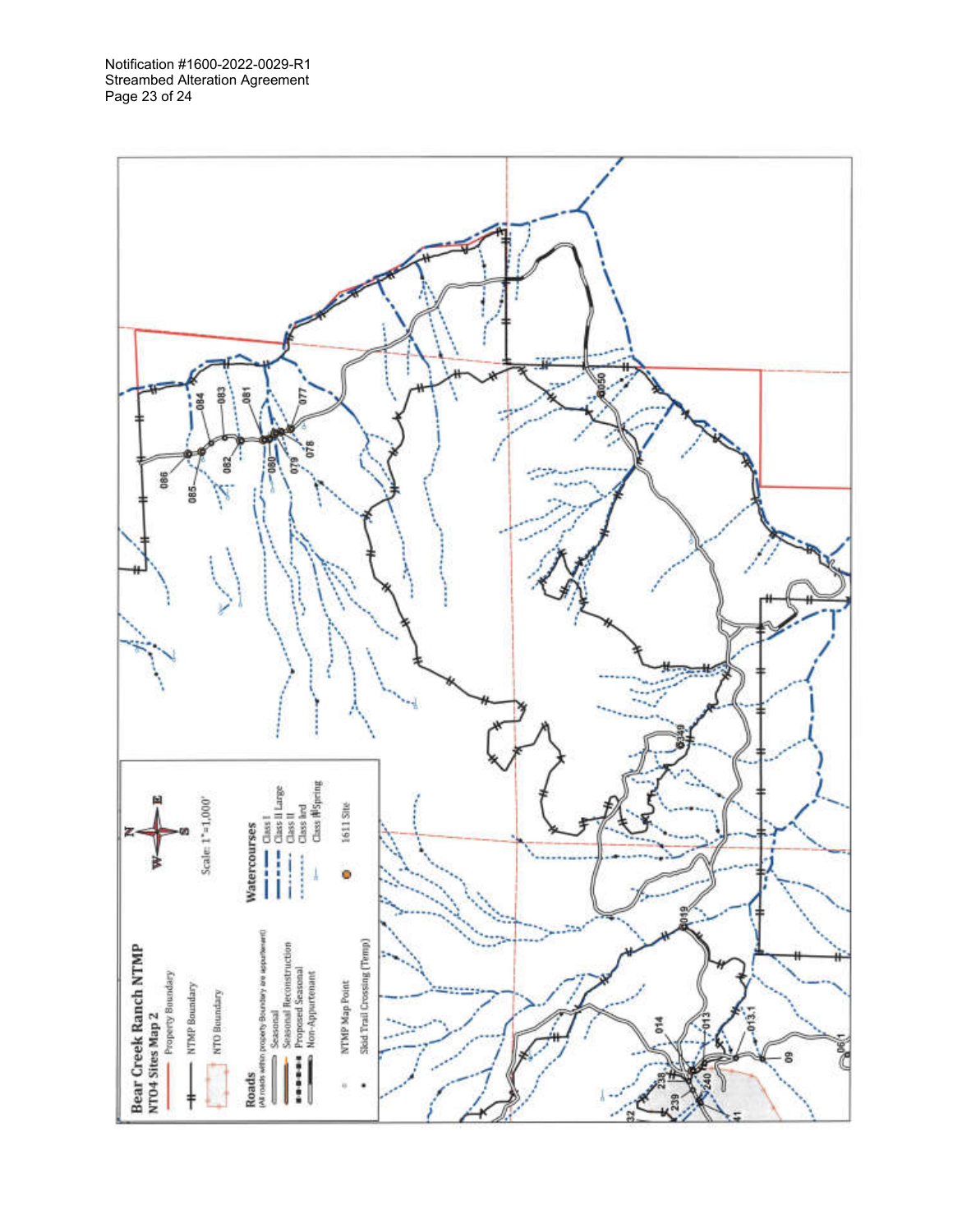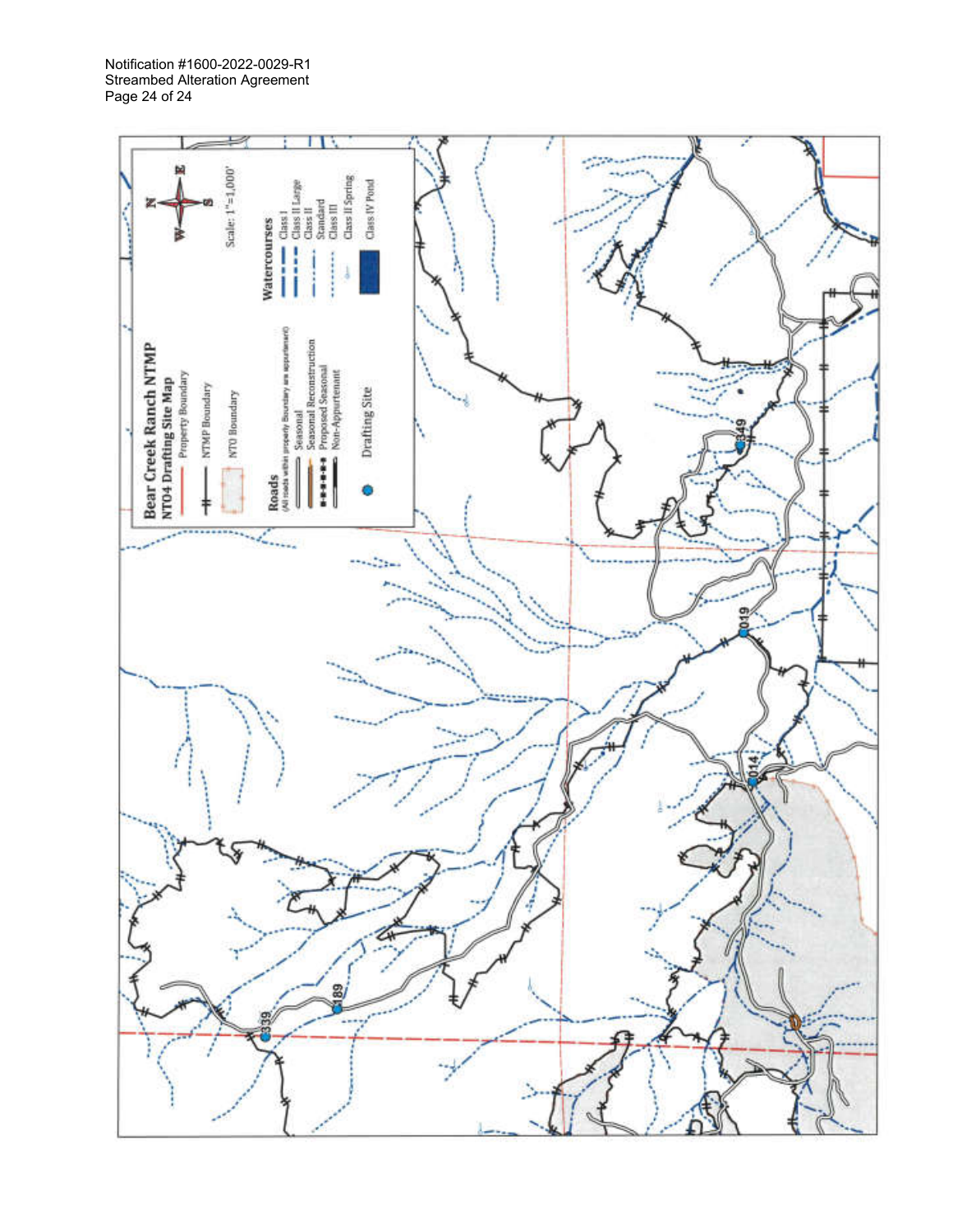#### **CALIFORNIA DEPARTMENT OF FISH AND WILDLIFE CALIFORNIA ENVIRONMENTAL QUALITY ACT FINDINGS FOR STREAMBED ALTERATION AGREEMENT No. 1600-2022-0029-R1**

#### **Introduction**

The California Environmental Quality Act (CEQA) (Public Resources Code Section 21000, *et seq.*) and the State CEQA Guidelines (Guidelines) (Section 15000, *et seq*., Title 14, California Code of Regulations) require that no public agency shall approve or carry out a project that identifies one or more significant effects, unless the agency makes the following finding as to each significant effect:

Changes or alterations have been required in, or incorporated into, the project which mitigate or avoid the significant effects on the environment.

Timber Harvesting Plans (THPs) and Nonindustrial Timber Management Plans (NTMPs) are documents prepared according to a certified state regulatory program and they substitute for a Negative Declaration or an Environmental Impact Report, pursuant to Guidelines sections 15251 and 15252. As the Lead Agency for THPs and NTMPs, the California Department of Forestry and Fire Protection (CAL FIRE) approved NTMP 1-12NTMP-001-HUM on 6/20/2012. CAL FIRE found that the NTMP will not result in significant environmental effects with the mitigation measures required in, or incorporated into the NTMP.

The California Department of Fish and Wildlife (CDFW) is entering into a Streambed Alteration Agreement (Agreement) with Dennis Nilsen. The activities to be completed according to the Agreement are located approximately 1.3 miles northwest of Dinsmore in Humboldt County on unnamed tributaries to Bear Creek, tributary to the Mad River. The project located in Sections 12, 13, T2N, R04E; Sections 7, 8, 17, 18, 19, 20, T2N R05E; Humboldt Base and Meridian, in the Showers Mountain, U.S. Geological Survey 7.5-minute quadrangle.

Because CDFW is issuing the Agreement, it is a Responsible Agency under CEQA. As a CEQA-Responsible Agency, CDFW is required by Guidelines Section 15096 to review a THP or NTMP approved by the Lead Agency that includes the activities addressed in the Agreement and to make a finding that the Agreement's activities will not cause significant, adverse environmental effects. However, when considering alternatives and mitigation measures approved by the Lead Agency, a Responsible Agency is more limited than the Lead Agency. When issuing the Agreement, CDFW is responsible only for ensuring that the direct or indirect environmental effects of activities addressed in the Agreement are adequately mitigated or avoided. Consequently, the findings adopted or independently made by CDFW with respect to an Agreement's activities are more limited than the findings of the Lead Agency funding, approving, or carrying out the activities addressed in a THP or NTMP.

#### **Findings**

CDFW has considered the NTMP approved by CAL FIRE that is named above. CDFW has independently concluded that the Agreement should be issued under the terms and conditions specified therein. In this regard, CDFW hereby adopts the findings of CAL FIRE as set forth in the NTMP insofar as they pertain to the impacts on biological resources from the activities addressed in

| the Agreement. | Klug,                                                        | Digitally signed by Klug.<br>Richard@Wildlife<br>DN: DC=Gov. DC=Ca. DC=Dfg.<br>DC=AD, OU=DFG Divisions, OU=(1)           |       |
|----------------|--------------------------------------------------------------|--------------------------------------------------------------------------------------------------------------------------|-------|
|                | $\mathsf{Richard}_\omega$ <sup>NR, OU=Users, CN="Klug,</sup> | NR, OU=Users, CN="Klug,                                                                                                  |       |
| Signature:     | Wildlife                                                     | document<br>Location: your signing location here<br>Date: 2022.05.26 16:44:01-07'00'<br>Foxit PDF Editor Version: 11.2.0 | Date: |

Richard Klug, Senior Environmental Scientist (Supervisory) Northern Region, California Department of Fish and Wildlife